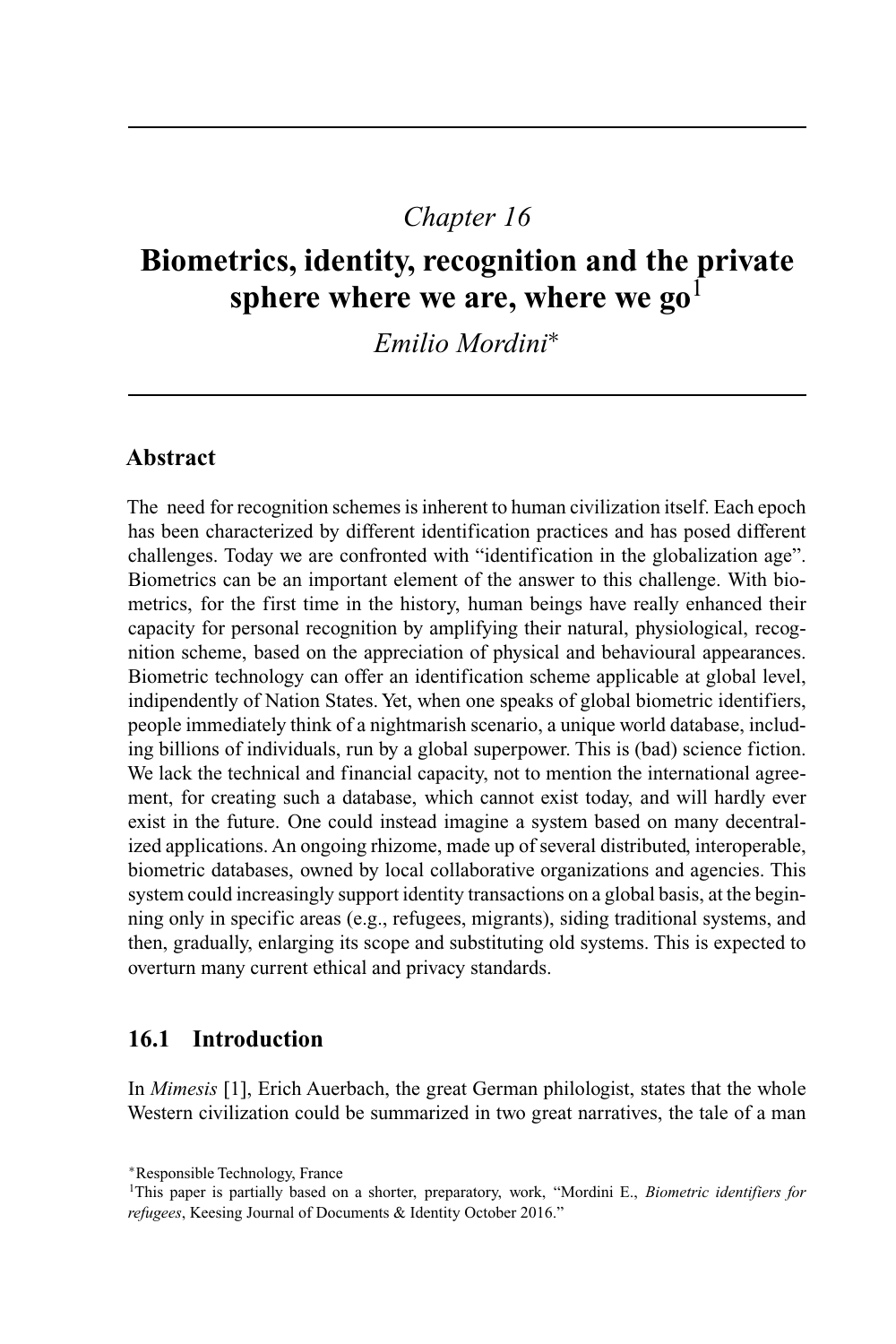who spent 10 long years far from his homeland, travelling across the sea, and the tale of a man whom God once commanded "*Take your son, your only son, whom you love and go to the region of Moriah. Sacrifice him*" (*Gen*. 22,2).

Odysseus<sup>2</sup> and Abraham are the two fathers of the West, according to Auerbach. In his turn, Emanuel Levinas [2] argued that Odysseus'journey, a long journey homecoming, represents the essence of Western thought, say, "*un retour à l'île natale – une complaisance dans le Même, une méconnaissance de l'Autre*"<sup>3</sup> [2]. Levinas captures an important element, say, the relationship between journey, memory, and recognition. Recognition is essentially memory, and memory always implies nostalgia. To some extent, the Odyssey is anything but a long journey through the infinite nuances of memory and recognition. The poem starts with Odysseus, who incognito arrives among the Phaeacians as a refugee. Listening at a blind bard to sing a poem on the TrojanWar, he cannot avoid bursting into tears, so revealing his identity. The hero tells as he wandered the sea for ten long years because of Gods' punishment, after blinding the Cyclops Polyphemus. Odysseus was captured by the cyclops; asked his name, he answered "Nobody". At the end, he succeeded in escaping, after blinding Polyphemus with a wooden stake. When, crying out and screaming, the cyclops asked for aid, other cyclops inquired "Who blinded you?" And Polyphemus obviously replied "Nobody", making them puzzled and unable of taking action. Recognition was at stake also in another, sinister and nocturnal, episode, when Odysseus evoked the deads, who appeared as ghosts, totally unable to recognize anyone. Only when spirits drank the fresh blood of sacrificed animals, they recalled their memories, becoming again capable to recognize living people. Finally, the concluding part of the poem is completely woven into many different forms of recognition, starting with Argos, Odysseus' faithful dog, which recognized his master, although the hero was disguised by beggar's features. Odysseus, always disguised as an old beggar, revealed his identity to his wife, the queen Penelope, by showing that he knew that their conjugal bed was carved in an olive tree and rooted in the ground. Similarly, he identified himself with his old father Laertes, by describing the orchard that Laertes had once given him. The episode of the recognition between Odysseus and his old nurse, Eurycleia, was still more intriguing. Although the hero tried to keep his identity secret, the housekeeper recognized him through an old scar on his leg. The next day then, the situation was reversed, it was the turn of Odysseus to identify himself voluntarily by showing the old scar to some servants.

Also, Abraham took his identity carved on his flesh, his body was "written" by the sign of the alliance with God, the circumcision. The circumcision was much more than a sign carved on the flesh, it symbolically hinted at Isaac' sacrifice. The momentous instant in which Abraham raised his knife over his son was already prefigured by the instant of the circumcision. There was an unavoidably short circuit of meanings between the two symbolic events. Words, flesh, and memory met themselves on Odysseus and Abraham's bodies.

<sup>2</sup>I will use the original Greek name, Odysseus, instead of the more common Latin translation, Ulysses.

<sup>&</sup>lt;sup>3</sup>A return to his native island, a complacency with the same, a misrecognition of the other (my translation).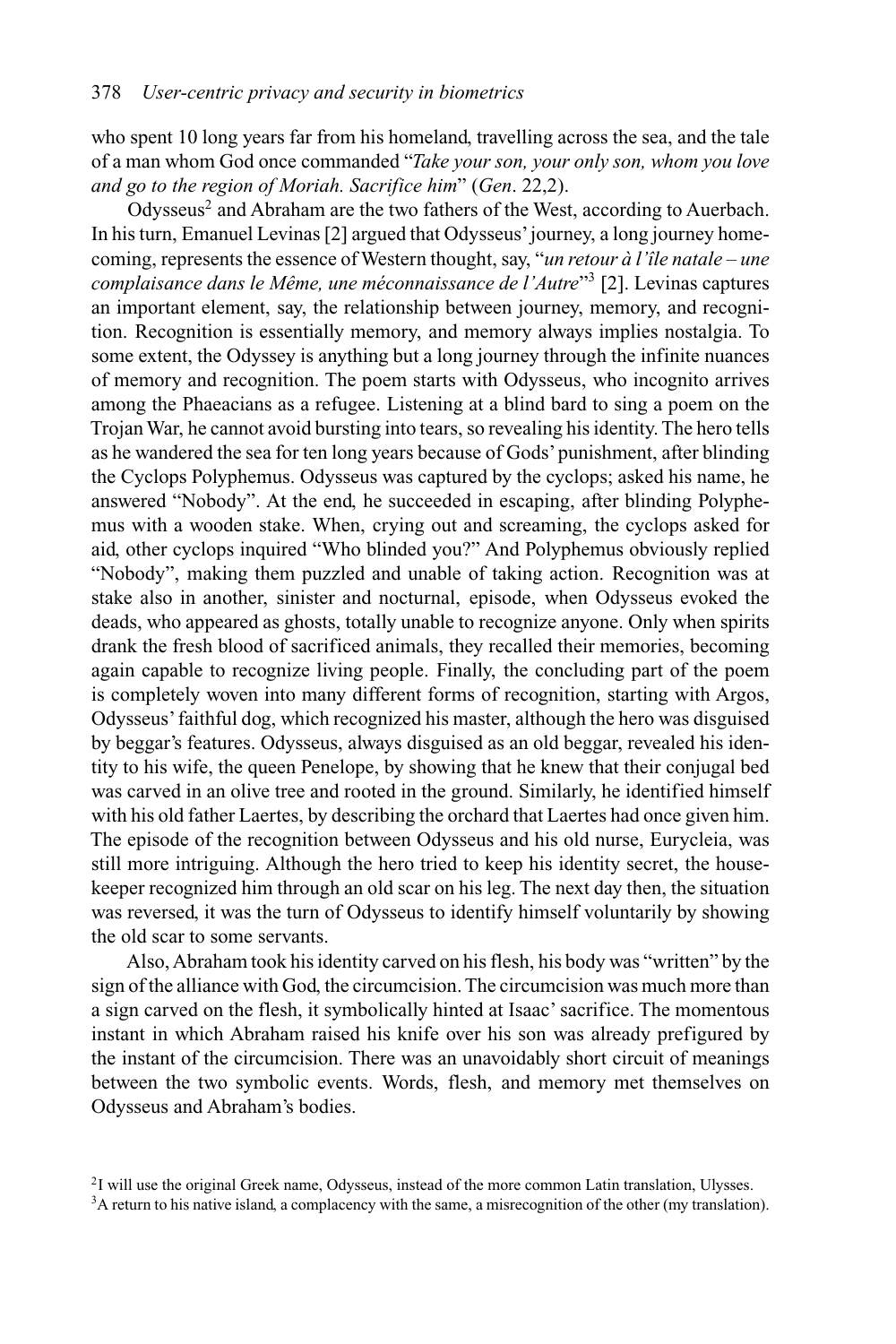Memory, body, and recognition are sides of the same multifaceted prism, identity. In this chapter, I will explore some aspects of such a prism. My aim will be two-fold (1) to sketch how they interact with biometric technology and (2) to suggest that biometrics are legitimate to become the main identity technology of the global digital society. To be sure, this theme would require a book rather than a book chapter. It will not be possible to support my arguments as they would require, and to provide all the elements necessary to assess them as they would deserve. The current paper will be more a suggestive journey through problems, cases, ideas, than a organized, logic, construction. If, at the end of this paper, the reader will pose himself questions that he never asked before, my goal will be reached.

#### **16.2 Identity, identification, recognition**

Let's start our journey with a brief discussion of the core philosophical implications of the concept of "identity" [3]. Identity is the state of being the same, the "*sameness in all that constitutes the objective reality of a thing: oneness*" [4]; if an object *x* is identical with an object  $y$ , it follows as a matter of necessity, that  $x$  and  $y$  are one and the same object. To put it another way, if "A" is a name of  $x$ , and "B" a name of *y*, "A" and "B" name the same object: that object is named twice but should be counted once. In this sense, every object is identical to itself and to nothing else. This statement could seem a truism, which does not pose any major problem: yet, since Plato, who dealt with it in the *Cratilus*, philosophers know that this notion conceals many paradoxes. In what a sense one could state that an item is identical to itself? If one considers two items taken synchronically, say, in the same moment of time, this statement would mean that we were initially wrong, there was only one item instead of two. In other words, an identity statement would simply mean to declare a misperception or misjudgement, otherwise we should admit that two might be contemporaneously one, which is a nonsense. If one considers instead two items taken diachronically, say, in different moments of time, the idea of identity would imply that they share essential qualities, temporally invariant, although they might differ in accidental qualities. This poses the question whether any atemporal essence might ever exist. Rigorously speaking, only God is one, always identical to himself and to nothing else, independently of contingency and time. This is expressed by the concept of *Tawhid*, pure and absolute "oneness," which is the notion at the heart of Islam; similarly, in Judaism, God is the completely unmixed being, whose attributes entirely coincide with His essence, *Ehyeh asher Ehyeh* (Exodus 3:14), "I am *I am*." Except God, all other beings cannot "be" in an absolute sense, they instead "have" contingent qualities. In human experience, all beings are immersed in the ceaseless flow of time, their qualities are always contingent. In conclusion, there are two possibilities (1) either non-contingent qualities – the core identity, the essence – exist, but they escape our sensory perception; or (2) all beings possess only contingent attributes, and therefore core identity and essence are illusive. If (2) is true, then the common belief in an unitary identity, permanent in time, is deceiptive. Discussing these two, both legitimate, philosophical options is out of the scope of this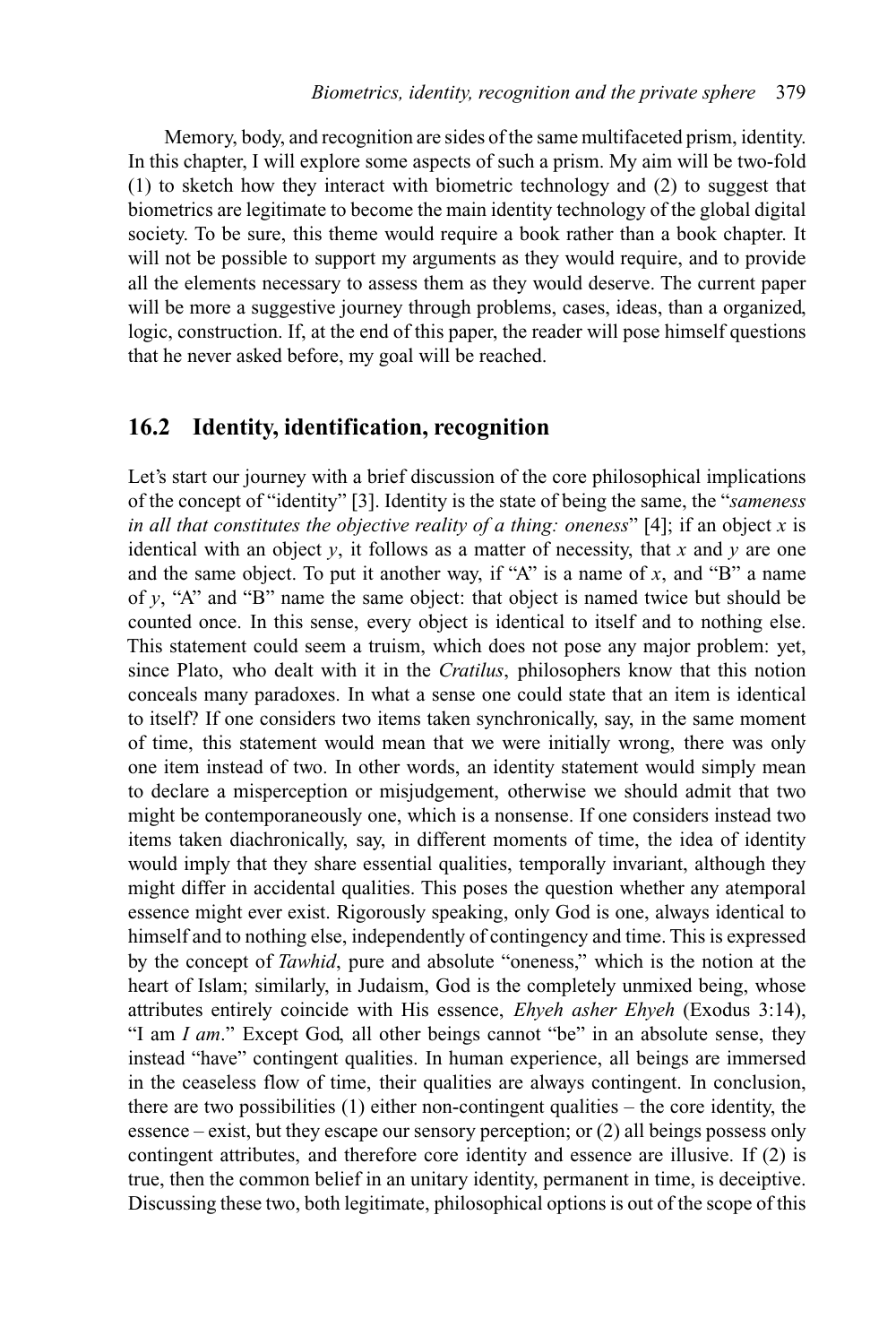chapter; it is worth noting, however, that none of them excludes that there could be qualities stable enough, in the relevant period of time, to be considered, for practical and operational purposes, permanent or essential.

This assumption is the starting point of second possible philosophical approach to "identity," which is based on assuming a weaker definition of identity, say, "*sameness of essential or generic qualities in different instances*" [4]. Philosophers call the strong definition of identity "numerical identity," to mean that it concerns the true uniqueness of an item; and "qualitative identity," the weaker one, to indicate that IT concerns only some attributes of an item, instead of the whole item. Two items "x" and "y" are *qualitatively* identical, when they are exactly similar with respect to some property they share. Monozygotic twins may be qualitatively identical in various respects but they are clearly two distinct individuals. It is worth drawing the attention on the fictional nature of qualitative identity. To keep on using the previous example, it is evident that two twins can be said "identical" only very roughly; at a more granular observation they differ in many essential aspects, including several physical features, like fingerprints and body symmetry. At the end, qualitative identity is a logic loophole invented to save the notion of identity, which would be otherwise untenable. The reason why we need to save the idea of "identity" is chiefly because we need to provide a foundation to the notion of "identification," which is not an abstract concept, but it is a term describing a specific human activity and practice. In other words, I argue that the idea of identification does not descend from the notion of identity, rather it is vice versa; from existing recognition practices (identification), we generated the theoretical and metaphysical notion of "identity".

"Identification" means treating an item as the same as another, consequently also the act of *recognizing* an item. The notion of identification always implies that something or someone, or some attributes, are treated as previously known (recognized). A totally unknown item, whose attributes are all totally unknown, cannot be identified because it could not be even thought. The idea of "absolute identification," picking out an item as completely distinct from every other, truly and rigorously unique, is purely metaphysical and abstract from human experience. When we identify, we always consider only "qualitative identity," the picking out of an object in terms of some property or quality that it possesses. Such qualities need not be indicative of the individuality or uniqueness of the individual in question. The distinction between identity and identification is, then, the distinction between who one is in essence (which is a metaphysical statement) and how (or in virtue of what) one may be recognized (which is a practical question).

Personal recognition is the process through which one identifies (recognizes) a human person; it has little to do with the (philosophical) notion of "personal identity". Persons are usually recognized through patterns of signs and attributes. None of them is totally distinctive and permanent. I am not referring only to long-term degradation of all attributes, including those which are treated by biometrics as though they were unique and stable (e.g., fingerprints, iris). I am referring to the notion of quality in itself. Qualities are distinct features only considered in abstract. In real world, a quality does not exist separated by all others and by the context. Qualities are mixed, they emerge only from the relationship between the whole of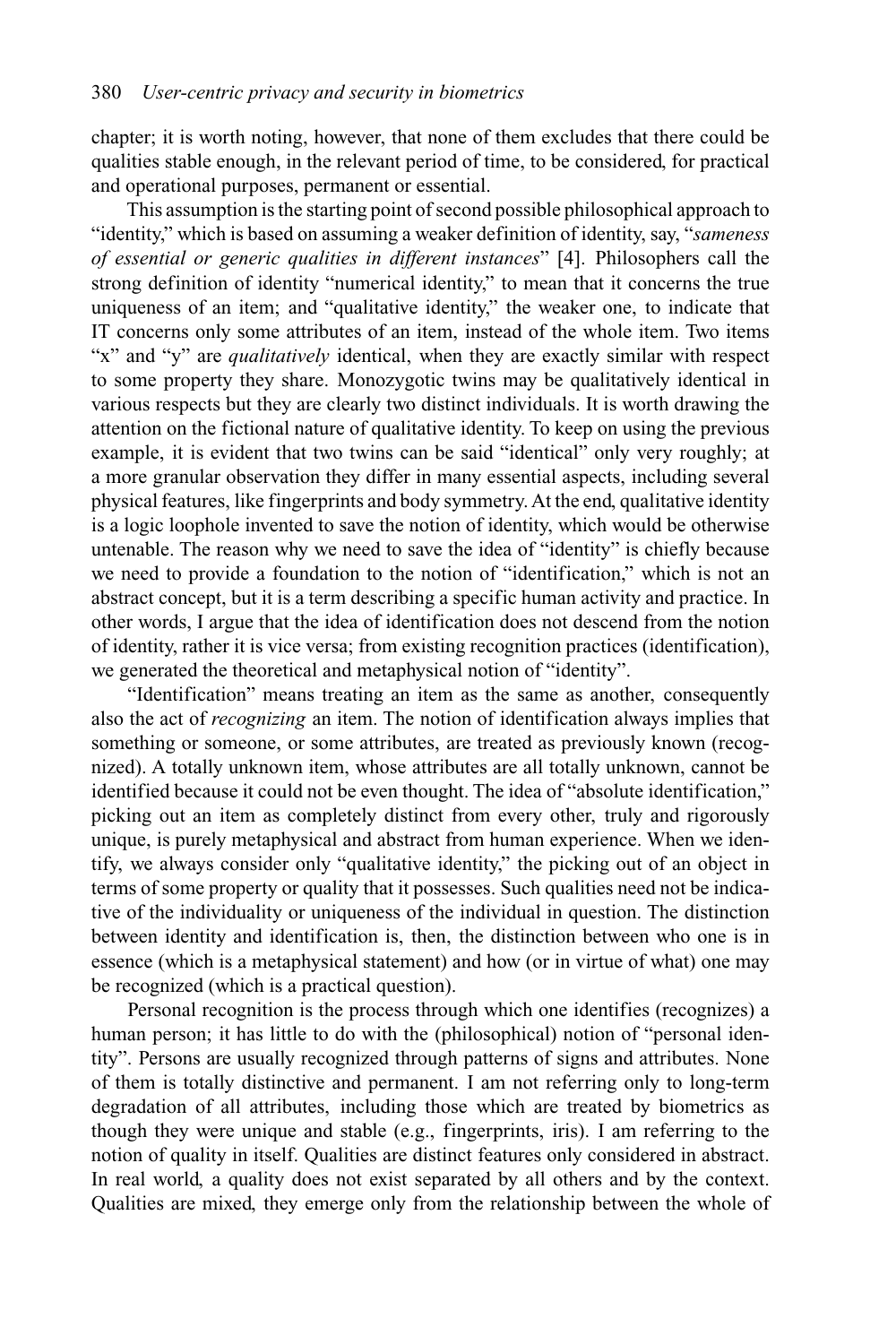an object and a "sensor" (biological or mechanical). Sensor precision is always limited, both in biological sensory apparatuses and mechanical devises. It varies overtime, at different sites and according to different contextual conditions. This implies the practical impossibility that two or more human or machine observations might exactly match. Recognition is always by approximation and emerges from differences. The assumption that a unique identifier could ever exist is not only philosophically untenable, but it is also empirically impossible. In real life, we need a number of observations blended together to recognize an item, be a thing, or an animal or a person. This is the way in which human perceptive system works, and it is also the reason why biometric technology needs to generate and exploit "templates."

In conclusion of this chapter, there are two points that should be retained.

- 1. Identity is a notion full of metaphysical implications, it should be handled with great care and if possible avoided; this is the approach chosen by the *Standards Committee 37 of the International Organisation for Standardisation/International Electrotechnical Commission Joint Technical Committee 1* (ISO/IEC JTC1 SC37), which defines "biometrics" as "*automated recognition of individuals based on their biological and behavioural characteristics*," avoiding any reference to identity [5];
- 2. The claim that biometric identification would be inherently demeaning because it turns "the human essence" into digits [6], is fallacious because personal identification does not ascertain personal identities – provided that they exist – rather it is a social practice with the pragmatic purpose of recognizing someone in a given context, for some given reasons.

## **16.3 Personal recognition through human history**

In this chapter, I will outline the history of human identification, with the goal to show that radical changes in the socio-economic also affect the way in which personal identities and identification practices are conceptualized. My main focus will be on the bodily aspects of identification practices, because of their relevance to biometrics.

Along centuries, personal recognition has been based on various and different schemes. The need for specific methods for identification is presumably connected with the birth of the first urban societies during the so-called "Neolithic Revolution." Before this transition, human communities were probably made of few nomadic individuals, used to get their food by hunting, or fishing, and by gathering edible items, such as fruit and insects. Around 9,000 years ago, in the vast area once called "Fertile Crescent,"<sup>4</sup> the mankind started to develop a new economic model based on farming, cultivated crops and domesticated animals [7]. The transition from an economy based on hunting and gathering, to an economy based on farming, implied

<sup>4</sup>It is an area, including Iraq, Syria, Lebanon, Cyprus, Jordan, Israel, Egypt, as well as parts of Turkey and Iran.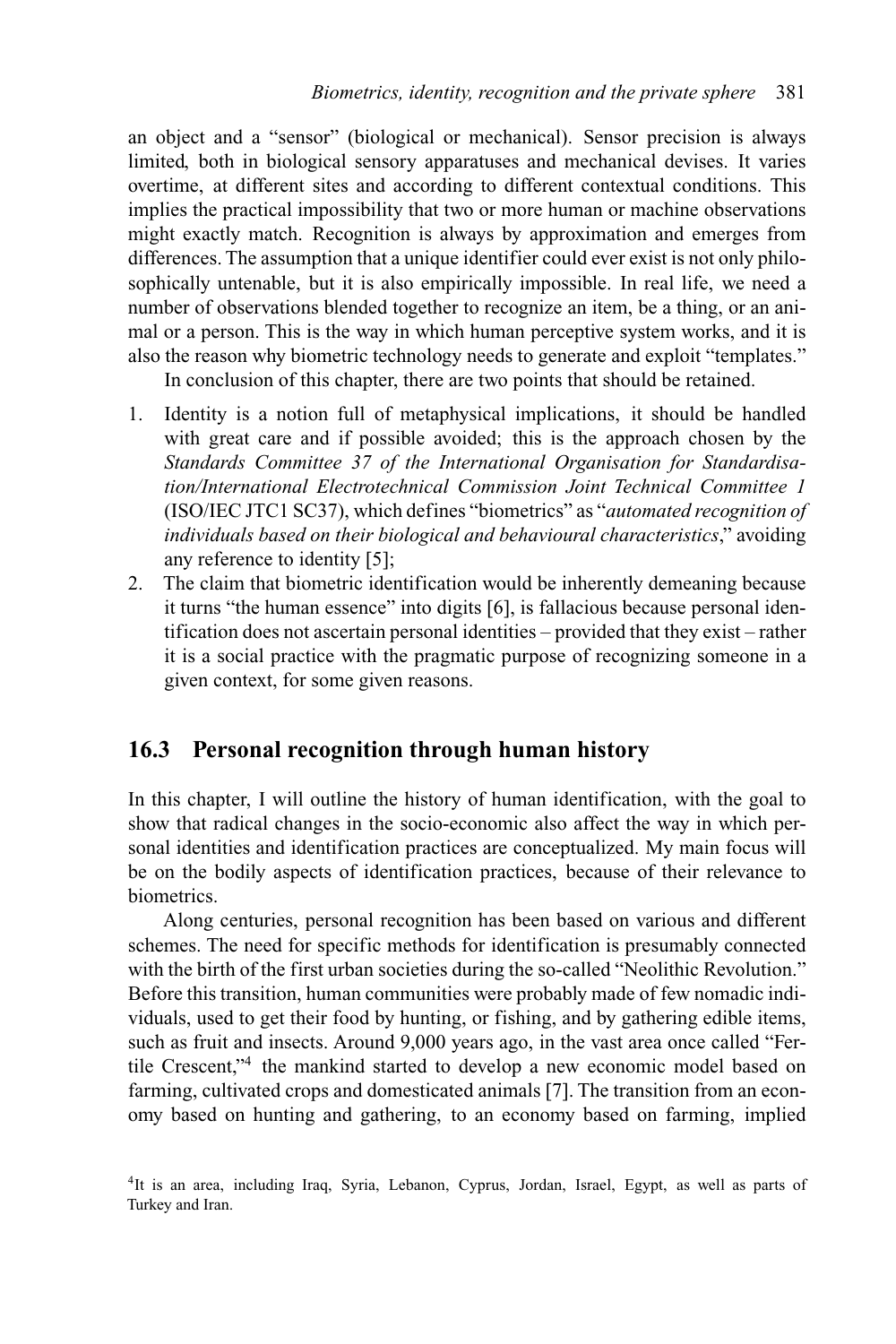many epochal consequences, including the emergence of sedentary dwelling. Human groups gave birth to sedentary communities organized in small villages and towns. Farming economy also meant the creation of food surpluses, which promoted trade of food and food related products (e.g., salt, which was probably one of first commodities because of its ability to preserve food). The growing societal complexity, alongside the development of trade, presumably generated the need for recognition schemes beyond interpersonal contacts within each community. The first categories of people who needed to be recognized and to recognize were probably those who travelled, say, merchants, sailors, caravan travellers, and soldiers. Recognition was necessary for establishing trustful relationships with unknown strangers. The Odyssey offers an indirect evidence of this novel situation. The Homeric poems provide a nice list of the main identifiers used by early human communities. Distinguished Italian Medievalist and Anglist, Piero Boitani, used to argue that the Odyssey is the greatest summa of recognition practices in western literature, including descriptions of physical appearance (e.g., body size and shape, skin and hair colour, face shape, physical deformities and particularities, wrinkles and scars, etc.), artificial body modifications (e.g., branding, tattooing, scarification, etc.), physical objects (e.g., passes, seals, rings, etc.), and mental tokens (e.g., memories, poems, music, recollection of family and tribal links, etc.). Some of these recognition tools warrant a further examination for at least two reasons, first, because they are still in use; second, because they provided the early model for today technology. It is thus possible to learn lessons from them, which could be fruitfully applied to the present.

Let's start with tattoos, which have a bizarre double-nature, of cosmetic and body writing. Tattoos started to be associate with identification thousands of years ago [8]. The word is a borrowing of the Samoan word *tatau*, meaning to "strike something," but also to "mark someone." In the Pacific cultures tattooing had a huge historic and cultural significance, splendidly evoked by Melville in *Moby Dick*'s character *Queequeg, "Many spare hours he spent, in carving the lid with all manner of grotesque figures and drawings; and it seemed that hereby he was striving, in his rude way, to copy parts of the twisted tattooing on his body. And this tattooing, had been the work of a departed prophet and seer of his island, who, by those hieroglyphic marks, had written out on his body a complete theory of the heavens and the earth, and a mystical treatise on the art of attaining truth; so that Queequeg in his own proper person was a riddle to unfold; a wondrous work in one volume; but whose mysteries not even himself could read, though his own live heart beat against them; and these mysteries were therefore destined in the end to moulder away with the living parchment whereon they were inscribed, and so be unsolved to the last."* (*Moby Dick, 110, 19*). It is difficult to escape the impression that in these few lines Melville was able, as only poets and artist know, to get closer to the heart of the mystery surrounding the "written body."

Tattoos have had, however, a quite different description in the West. Tattoos were banned by traditional Jewish culture. In Jewish law, any body modification is forbidden by *Deut. 4:9,15*, except those made for protecting or restoring health. Also, ancient Greek civilization did not love tattoos as well as any other mark on the skin [9]. Aristotle defined recognition through body signs "*the least artistic form*" (*Poet. 1453b*) and Greeks were proud that their civilization used cultural signs for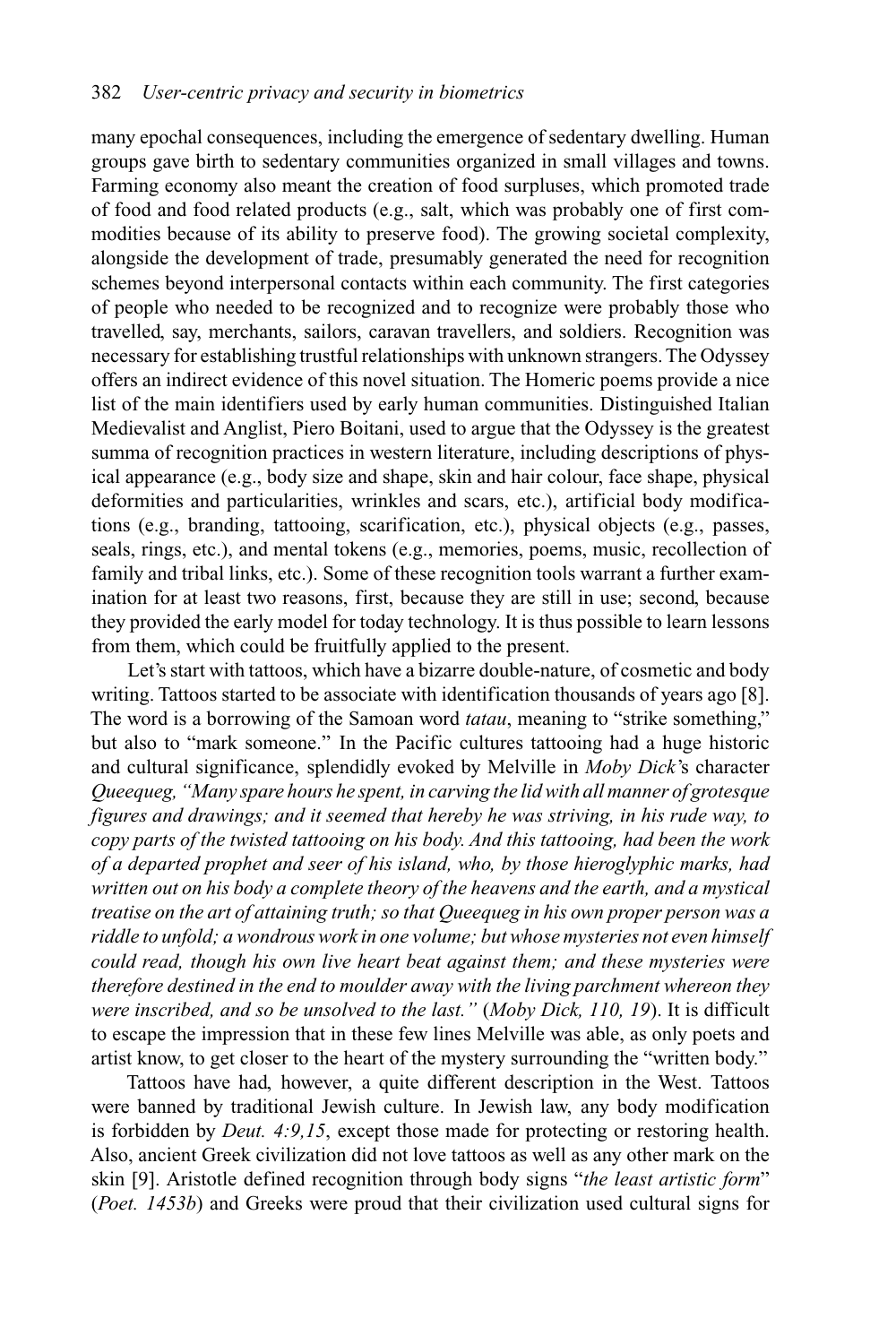people recognition rather than body marks. For them, the written body was almost a dead body. Greeks abhorred corpses, and artificial body signs were felt very close to corpse preparation for mortuary rituals. Greeks thought that living beings are by definition changing, only death is immutable. Thus, they were very suspicious towards any search for immutability. The observation of the impermanent nature of all human attributes and qualities was turned into a reflection on the fascinating, and ambiguous, relation between memory, body, and life. In Greek mythology, the deceased brought on his body the signs of the faults committed in life. When he arrived in the netherworld, his body was read by *Radamanthos*, the infernal judge, who wrote, still on the body, the punishment decreed [10]. The symbolism is transparent, our life is written on our bodies, through memories, wrinkles, scars, diseases, disabilities, and so; body are full of stories. The lesson to be learned is relevant also to us. Human bodies are never bare bodies, they have always, and unavoidably, a personal, biographical, dimension. Claiming that biometric technology strips human beings from their personal and biographical aspect, identifying people through their biological features, as they were animals [11], means to ignore the richness and complexity of human physicality.

Also, Romans despised tattooing, at least during the first centuries [8]. The Latin word for tattoo was "*stigma*," and Romans used to mark criminals and slaves, while citizens were identifiable through names. Names were extermely important in the Roman culture. The Roman Empire was the first society in the west providing for a universal identification system through a tripartite codified name scheme, connected to a comprehensive legal system of political citizenship [12]. The birth of the great empires, the Roman in the West and the Chinese in Asia, introduced new important drivers for personal identification, namely, taxation, conscription, and the administration of law [13]. In largely illiterate societies, it is unlikely that the birth of a class of public officers, capable for writing and tasked to tax, recruit, or bring to the court people, was happily accepted. The bad press that surrounds identification practices, and the deep rooted conviction that identification is always a way to curb people, is likely to date to this period.

The Modern Era, which started with the Reformation and the new geographic discoveries, was characterized by increased mobility of people and goods (the so-called first wave of globalization) associated with urbanization and, later on, industrialization. The need for different recognition schemes was due to urbanization and industrial work, two conditions that generated masses of people on the move, abandoning villages and the country, to move to cities and industries. With the industrial revolution, anonymity, almost impossible in medieval urban societies, and rural communities [14], became the standard condition for most individuals. The passage from the mediaeval identification scheme, based on community membership (e.g., family, guild, village, manor, parish, etc.), to a modern identification scheme, based on documents issued by the State, is crucial. Nation-States emerged from the political turmoil, which affected Europe for around a century. Nation-States had the primary need to affirm their authority, against transnational and global powers, such as the Roman Catholic Church and the cosmopolitan network of nobility. Nation-States' strategic move was to strip people from their communitarian identity. Communities were still largely controlled by religious authorities and nobility, it was then paramount that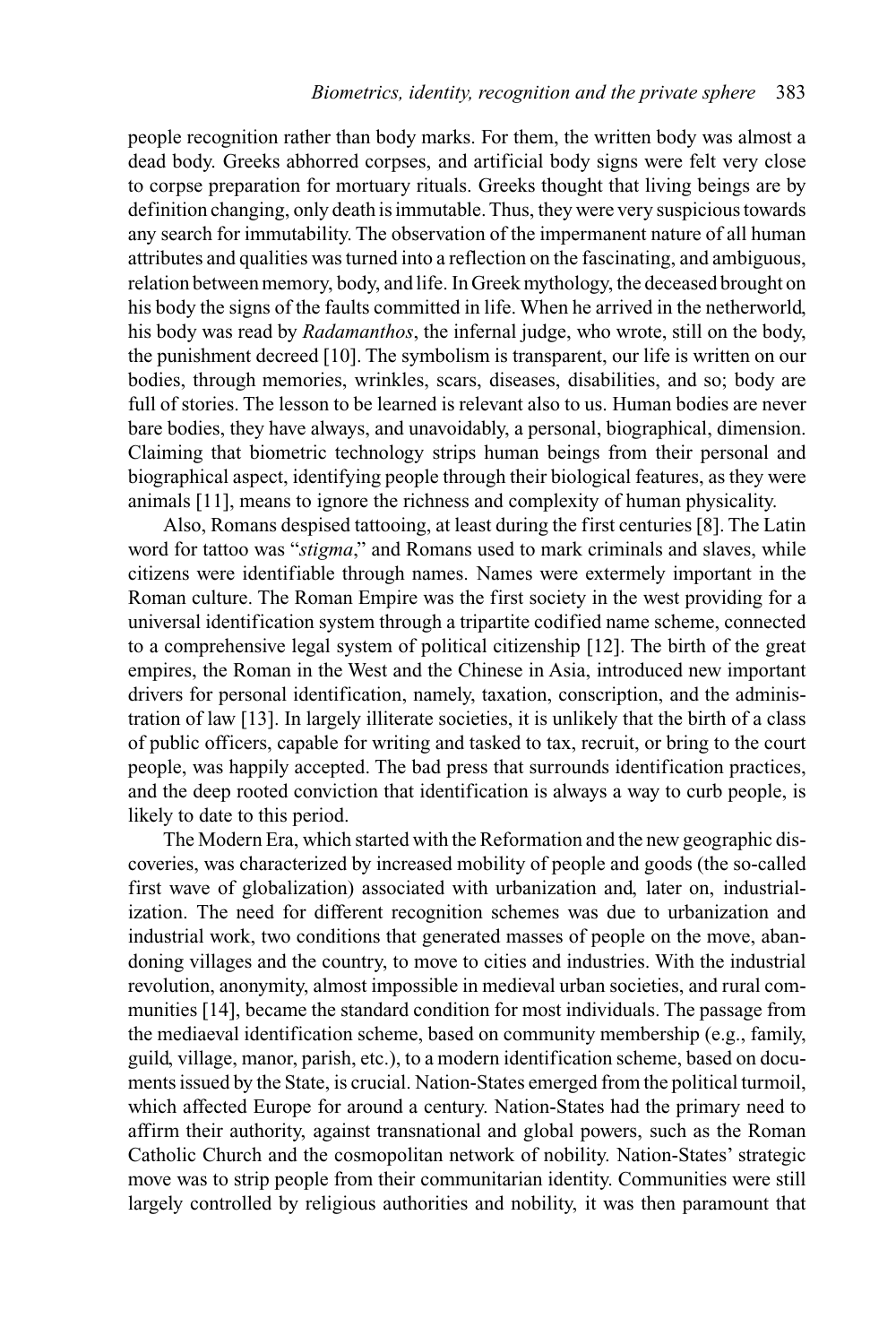the new citizen was an unmarked person, enfranchised from any community. Being a member of a given category or community was no longer relevant before the State. France was the place where this strategy was more successfully and comprehensively experimented [15]. In a few years, the French Republican government enacted the first legislation in the West linking personal identities to birth registration; introduced the principle of the *jus soli,* according to which "*any individual born from foreign parents could claim French citizenship if he was at least 21 years old and declared his will to become a Frenchman and to settle in France*" [15]; created a national Committee of Public Safety (*Comité de salut public*) tasked to protect national borders from expatriated aristocrats (*les émigrés*); established a wide network of surveillance committees, tasked to supervise the rigorous application of republican principles, to deliver citizenship certificates, to deal with immigration matters at local level [16]. Religion, ethnicity, race, cast, social conditions, were declared irrelevant to identify individuals, at least in theory.<sup>5</sup> The Declaration of the Rights of Man and of the Citizen (*Déclaration des droits de l'homme et du citoyen*), passed by France's National Constituent Assembly in August 1789, provided the theoretical foundation for this new system. It is worth reading its first articles [17], because they describe the relevant attributes of the ideal citizen of the Nation-State,

- **Article I** Men are born and remain free and equal in rights. Social distinctions can be founded only on the common good.
- **Article II** The goal of any political association is the conservation of the natural and imprescriptible rights of man. These rights are liberty, property, safety and resistance against oppression.
- **Article III** The principle of any sovereignty resides essentially in the Nation. No body, no individual can exert authority which does not emanate expressly from it.

Such a citizen is recognized by using only three simple coordinates, allowing to localize him in space and time, (1) place of birth, which provides critical information about nationality; (2) date of birth, which complements the previous piece of information and allows establishing citizen's age, which is relevant to determine the rights that he actually possesses; (3) name, which is the token used in everyday life by the State to trace him. No further information is basically required, although further details can be added (e.g., residence, sex, profession, and so) but none of them is truly critical, as it is witnessed by the fact that only these three parameters are indispensable for birth registration almost everywhere, even today. Personal identification became necessary to demonstrate nationality, and consequently, to move across borders and to be fully entitled with political rights.

Finally, after World War II, a new powerful driver for personal identification emerged: the welfare state. The welfare state, which first appeared in north Europe, was based on the concept to provide all its citizens with a vast arrays of services,

<sup>5</sup> Actually, the history shows that most Nation-States kept on using identification schemes largely based also on racial, religious, ethnic, categories. The most horrible event of the twentieth century, the Shoah, was made possible chiefly by the existence of an effective bureaucratic apparatus for certifying racial identities.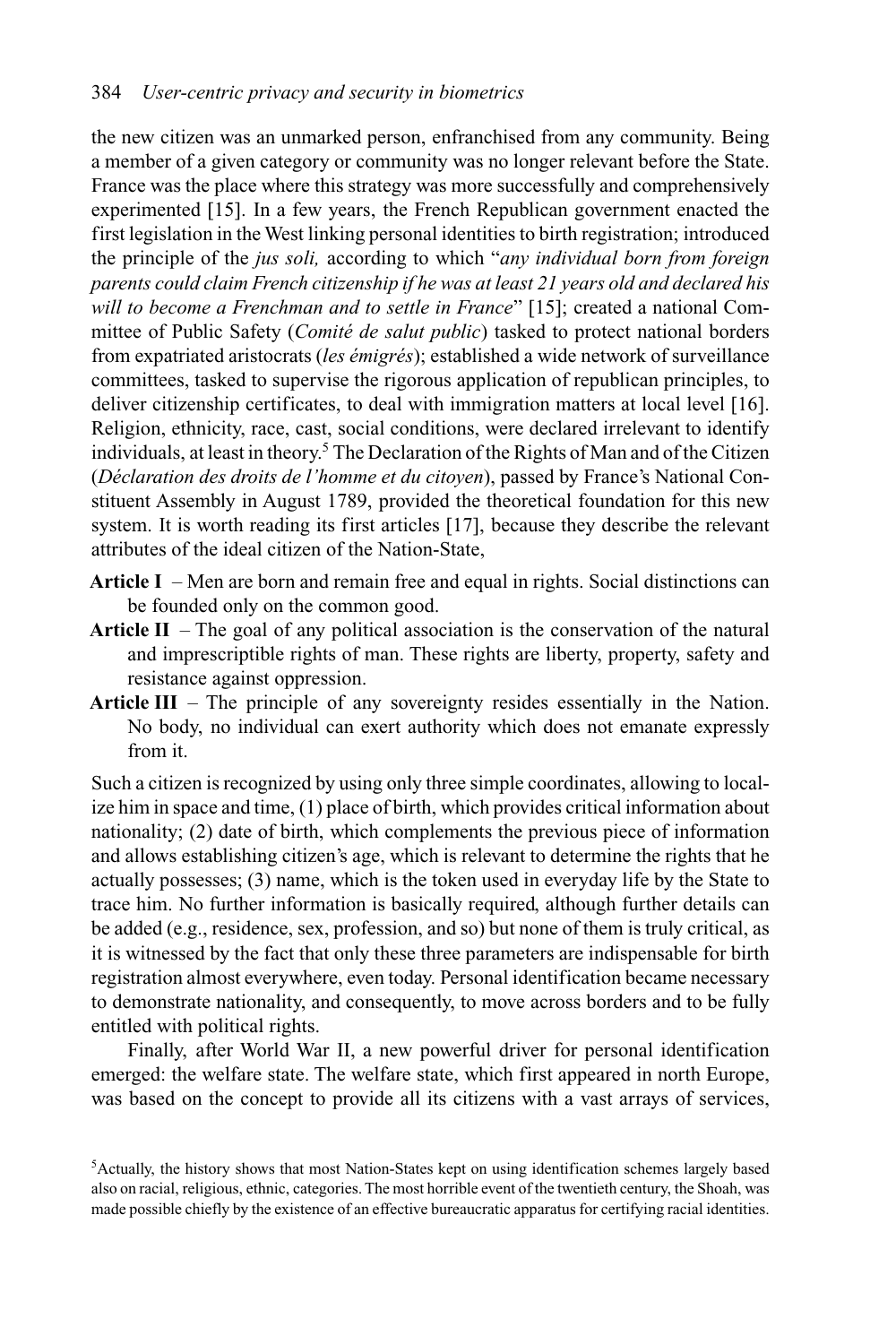free of charge, chiefly funded by the State via a redistributionist taxation. To be properly enforced, both redistributionist taxation and welfare provision needed robust and reliable systems for personal identification. As a consequence, welfare states progressively equipped themselves with an increasing number of identity and entitlement documents (e.g., social cards, social insurance numbers, etc.) and created huge bureaucratic apparatuses to manage public services and handle recognition systems. After civil and political rights, also social rights were progressively included among practices based on personal identification, hence making identification integral to most public services, including insurances, national health systems, tax offices, and so.

Here it is where we are, or, better, where we were till yesterday. There are two main concepts that one should retain,

- 1. History shows that personal recognition has always played an enabling role; it has allowed enforcing most social changes occurred in our civilization, including, 1) the naissance and development of long-distance trade and novel economic systems; 2) the birth of a legal system including civil and criminal codes; 3) the progress towards more social equity; 4) the enforcement of most liberty rights; 5) the promotion of social rights, e.g., the right to health, to employment, to housing, and so. To be sure, personal recognition has also partly contributed to the development of other, less positive, mechanisms, including more pervasive systems for social control and the proliferation of bureaucracies;
- 2. Interestingly enough, however, history also shows that very rarely personal recognition has been used to overpower and subjugate people. The misperception that personal recognition is integral to oppressive regimes, even to dictatorships, is chiefly based on a confusion between personal recognition and social categorization. Think of slaves in ancient Rome, they were tattooed and had no name, the tattoo was a sign of their category, it was not a true personal identifier. When a slave was freed, the first change in his life was to get a personal identifier, say, a name. Most crimes attributed to personal recognition, were perpetuated thanks to the development of parallel schemes for group categorization. This emerges with a compelling evidence from the period of French history immediately after the proclamation of the republic. In theory, the new definition of citizenship should have protected everybody against discriminating measures, and criminal law consented to prosecute people only on strict personal basis. Yet the system was structured for sorting out those who did not comply with the Republican government, notably the clergy still faithful to the Roman Church, and the landed gentry. These people were systematically exterminated, with the goal to eradicate their presence and cultural significance from the French society. The instruments used to sort out these "enemies of the revolution" were neither the new system for birth registration, nor the novel organization for delivering citizenship certification. They were identified by simply searching for people labelled as "priests" and "nobles" because of their way of dressing, or speaking, or their education [16].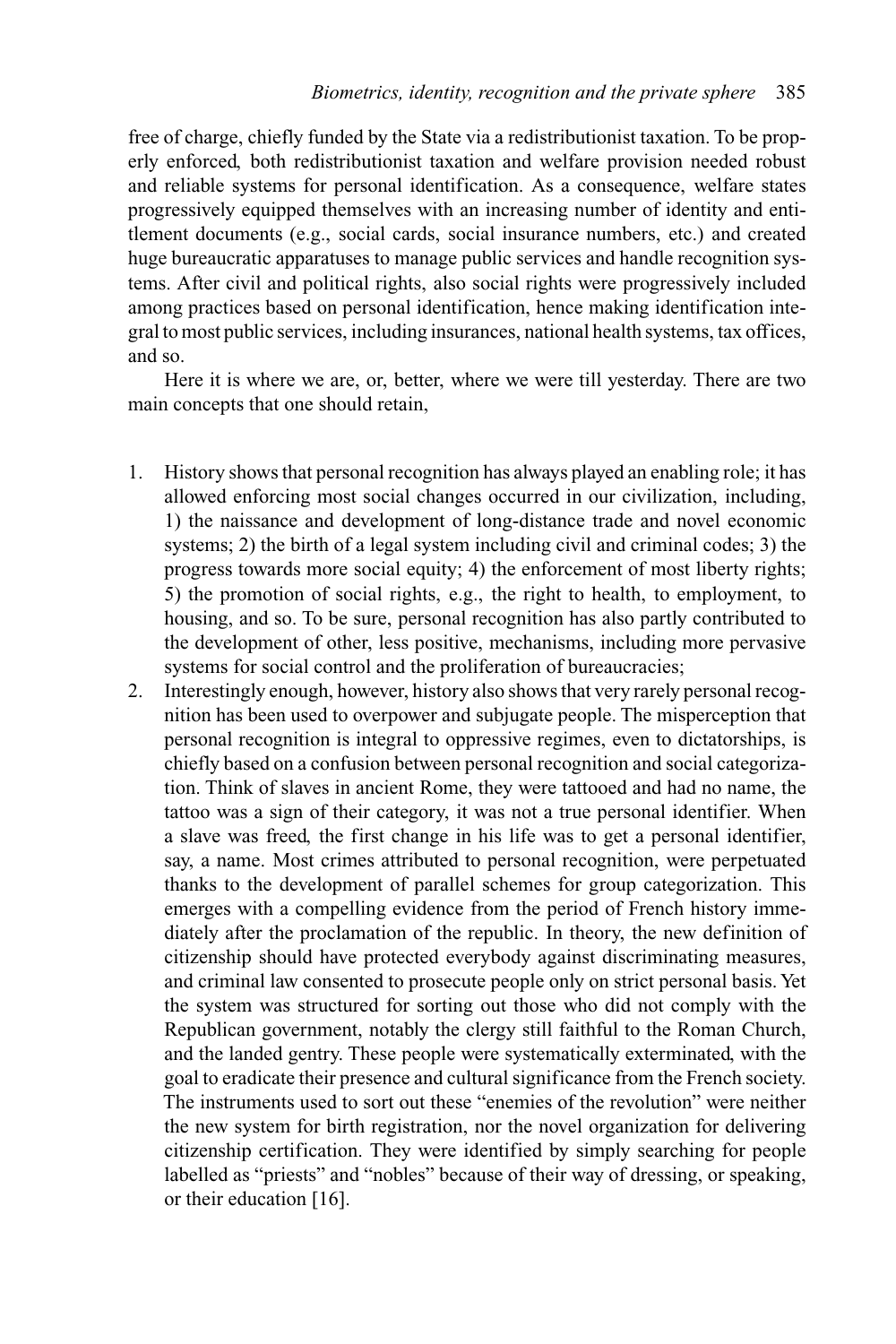## **16.4 Where are we going?**

In this chapter, I will suggest that the global, digital, society needs an "identity revolution," similar to those occurred with the agricultural and the industrial revolutions. I will take some examples from two cases, refugees and digital economies, to suggest that biometrics could be a building block of such an identity revolution. Finally, I will argue that most reasons of ethical and privacy concerns related to this evolution are probably misplaced, although there are still reasons to carefully supervise these processes.

The world has reached a degree of interconnectedness never experienced before. Billion persons are moving each year across large geographic distances, and still more people are interconnected through the Internet; a new economy, based on synchronic communication, extensive financialization, and the exchange of data, is rapidly advancing. This situation dramatically transcends national control and state regulations, and has having momentous consequences for the identification scheme emerged from the French revolution. In such a context, biometric technology could be used either to support obsolete schemes for personal recognition, or to promote innovative approaches to global identity management.

## *16.4.1 Global mobility of people*

Although people mobility within and across national borders is not at all a new phenomenon, what is surely novel is its current dimension. This is due to a variety of factors, including large availability of geographical information; increasing cultural homologation, which makes easier and easier to interact among people belonging to different cultures; global commerce and increasing number of networks of global retailers, which makes possible to find the same products and services almost everywhere; global communication systems at no cost, or almost no cost; possibility to travel at relative ease and at low costs; border porosity in some world areas; diffusion of electronic payments. Global people mobility includes three main categories of people,

Economic migrants: they include "a wide array of people that move from one country to another to advance their economic and professional prospect" [18]. According to the United Nations *the number of international migrants worldwide has reached 244 million in 2015* (3.3% of the world's population) [19]. Most economic migrants are legal migrants, yet a part of them are not. Illegal aliens are foreigners who (1) have illegally entered a country or (2) have entered a country legally, but who no longer hold a valid residence permit. At least 50% of illegal aliens, both in the US and in the EU, are *undocumented immigrants*, say, foreigners who have crossed borders legally, but are resident under false pretences. For instance, they entered a country with a tourist visa although they intended to work; or their residence permit has expired and was not renewed; or they lost their refugee status. Undocumented immigrants are not necessarily all criminals, at worst, according to some jurisdictions, they are guilty of an administrative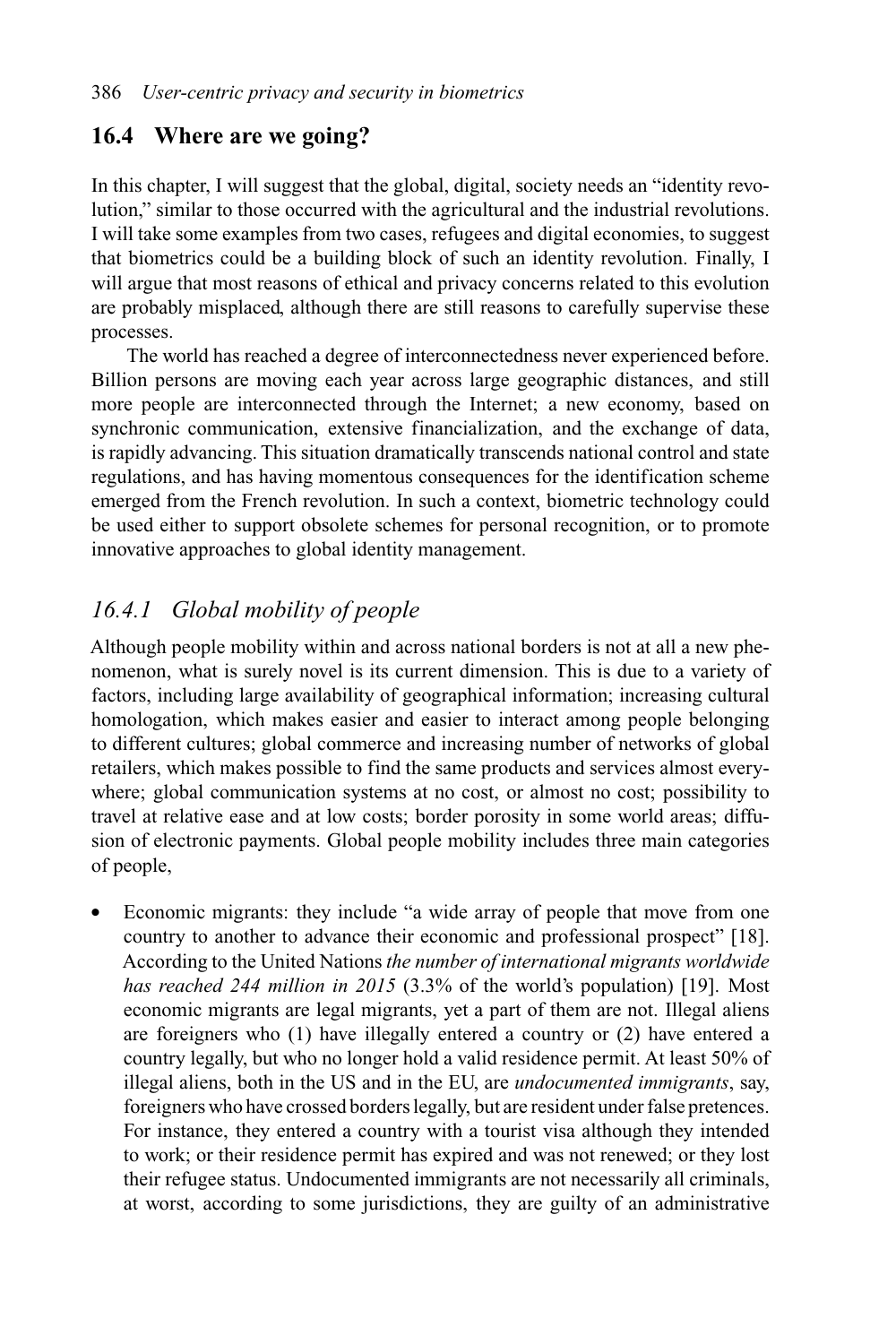offense related to their failure to fulfil specific administrative requirements to stay in the country of destination.

- Refugees and displaced people: the term "refugee" refers to "*people who have had to abandon or flee their country of origin as a result of serious threat to their lives or freedom such as natural catastrophe, war or military occupation, fear of religions and racial or political persecution*" [20]. According to United Nations High Commissioner For Refugee (UNHCR) [21], there are in total 65.3 million people who had been forced to flee their homes worldwide, they include *internally displaced people*, who have been displaced within their country's borders (40.8 million in 2015); refugees, people to whom at has been granted the refugee status (21.3 million in 2015); *asylum seekers*, people who are seeking international protection but whose refugee status is yet to be determined (3.2 million in 2015); and *stateless people*, who (for various reasons) do not have the nationality of any country (10 million in 2015). Refugees and asylum seekers are legally defined by national legislations, in accordance with the international legal framework provided by the 1951 Geneva Convention Relating to the Status of Refugees and its 1967 Protocol [22]. At the core of this framework, there are two principles: (1) the right to asylum, conceived as a fundamental human right; (2) the principle of non-refoulement, which means that refugees cannot be forcibly returned to places where their lives or freedoms are threatened.
- Global travellers: they include tourists, business people, academics, students involved in international exchange programmes, people working in international organizations and NGOs, people working in multinational companies. According to the World Travel Monitor [23], in 2016 there have been 1 billion international trips, while in 2015 the World Tourist Organization has calculated around 1.2 billion international tourists [24].

#### **16.4.1.1 Difficult challenges**

Economics migrants, refugees, asylum seekers and alike are perceived by most politicians, the media, and part of the public as one of the most severe challenges posed by global mobility. This is only partially true. Migration is as intertwined with other problems (e.g., economic globalization, cultural homologation, international terrorism, internal security, and so) as to become an ideal "scapegoat." Yet, without 1 billion international travels per year, the global scenario could be quite different. When one seventh of the world population is on the move, this means that something epochal is happening, transcending the issue of immigration. Mobile people, no matter if they are tourists or refugees, must be provided with recognizable and reliable identifiers to guarantee them basic rights and empower them with basic capacities, e.g., using a credit card, signing a form, purchasing a flight ticket, etc. They must be protected from terrorism and criminal attacks, and, in the same time, terrorists, or other criminals should be preveted from inflitrating them. This huge amount of people is too large to be handled with traditional means, and they can be managed only by modern recognition technologies, such as biometrics. Large-scale biometric applications for border control, meet this need, being a way to automatize and speed up old, established,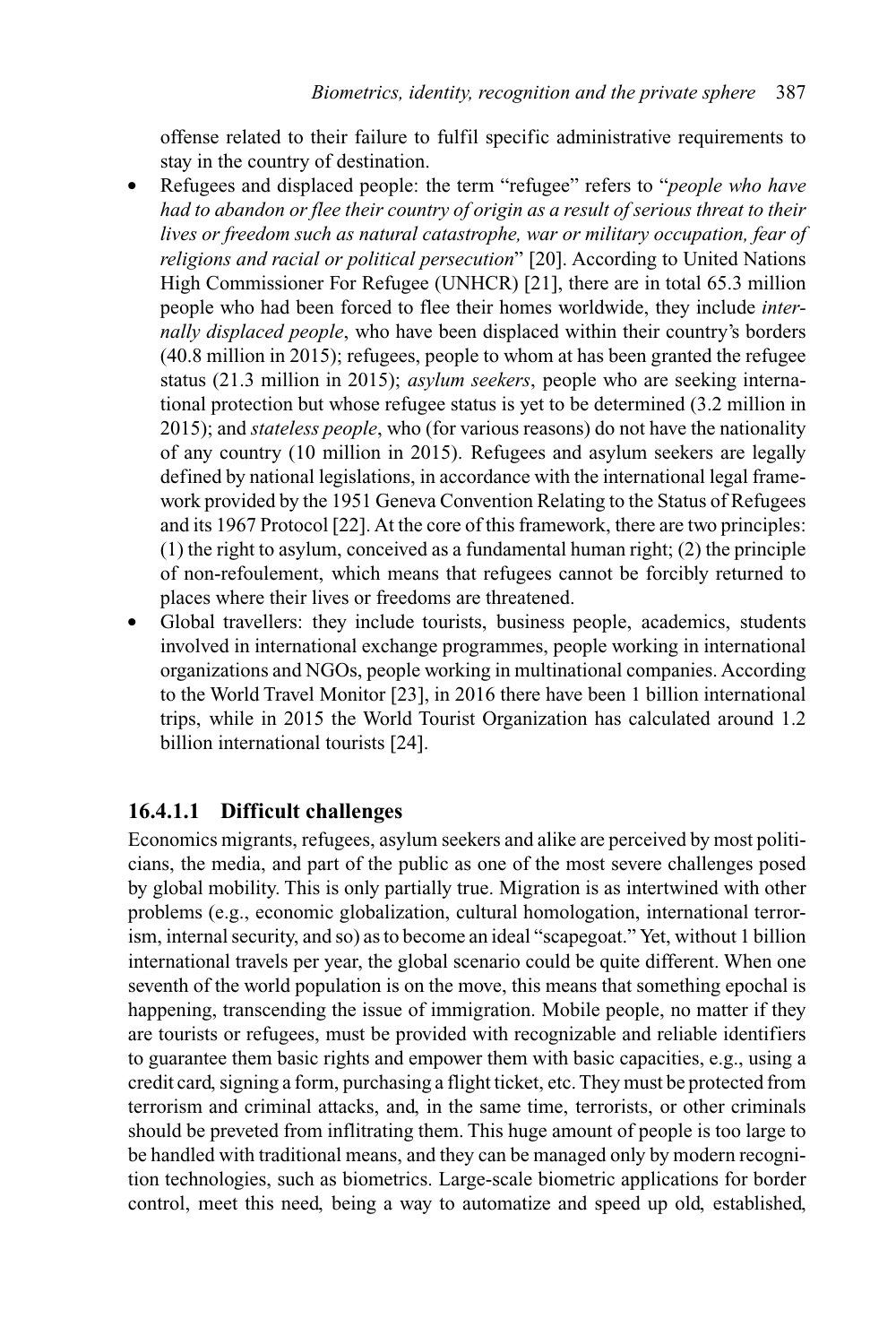procedures. Yet, challenges posed by global mobility cannot be addressed within the traditional legal and political framework, they require a paradigm shift.

The population of migrants is very heterogenous and not so easily recognizable. Among them, asylum seekers should be distinguished from other categories of foreigners to grant them the refugee status. Although the 1951 Convention does not explicitly prescribe that asylum seekers' applications are assessed on an individual basis, in most cases there is no alternative. On the one hand, there are situations that can be evaluated only at individual level (e.g., someone who claims to be persecuted in his country of origin); on the other hand, applications could be rejected only at individual level to comply with the principle of nonrefoulement, which prevents collective deportation. Of course, there is always the possibility of collective admissions, which are not prevented by the 1951 Convention, but even in this case personal identification is inevitable. Think for instance of the collective admission of people fleeing from a war zone. They should prove at least that they truly come from the war zone. However, they could also be legitimately requested to demonstrate that they are not militants involved in the massacre of civilians. This is because the 1951 Convention does not apply to people who have committed a crime against peace, a war crime, a crime against humanity or a serious non-political crime. Moreover, the 1951 Convention bestows upon refugees some rights and obligations. Negative rights (e.g., freedom of speech, freedom of religion and freedom of movement) and obligations (e.g., respecting laws of the hosting country and complying with measures for the public order) could in principle also be applied to undocumented people, but positive rights (such as the right to work, to housing, to education and to access the courts) can be claimed only by people who are able to document their personal identity. Refugees also need to be able to document their identity to allow authorities track and monitor them, because the refugee status is not necessarily permanent. Finally, transnational criminals and terrorists could try to exploit the 1951 Convention to infiltrate a country. Making refugees personally identifiable could help prevent infiltration, expose criminals and monitor suspects.

However important the reasons to determine the personal identity of refugees, we are confronted with a number of difficulties. First of all, when refugees arrive, they may not have an identity document. They sometimes throw away their IDs to avoid disclosing their names, fearing for themselves and their relatives. People fleeing from war or military occupation may have the same problem. Refugees who have escaped natural disasters have sometimes lost their documents. Moreover, children are often undocumented because they were not registered at birth. According to UNICEF [25], 230 million children worldwide are unregistered, which means approximately one in three of all children under five around the world.

Finally, among "true" refugees there could be also "false" refugees, who are undocumented because they destroyed their IDs to hide their nationality, place of birth or age. However, even when refugees do hold a valid ID, this is often not enough. According to the UNHCR, 54% of all refugees worldwide came from three countries: Syria, Afghanistan, and Somalia. An ID is reliable as long as it is linked through an unbroken chain, granted by the civil register or a birth certificate. It is apparent that in Syria, Afghanistan and Somalia, as well as in many other countries,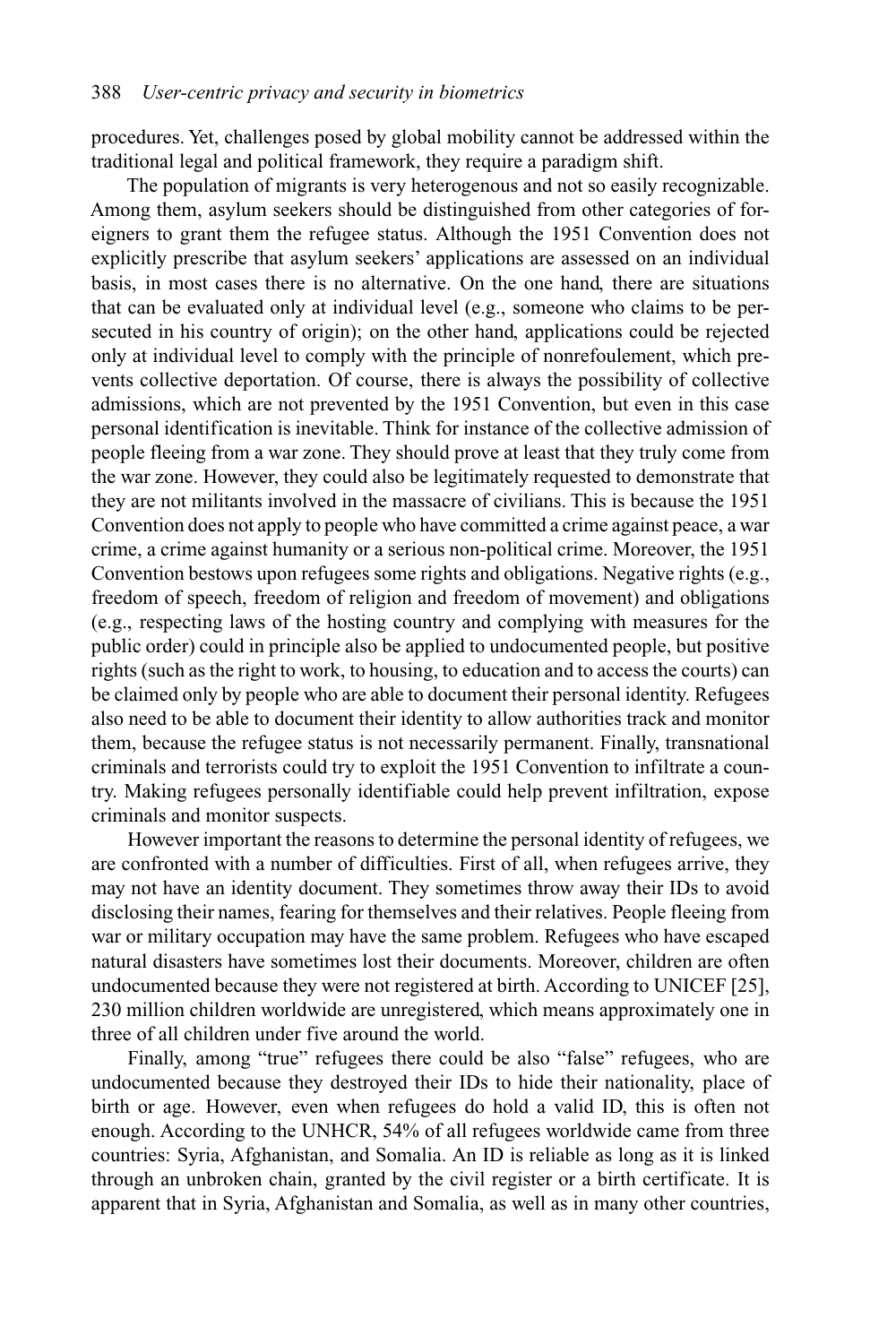there is no longer an effective civil register system. Generally speaking, the civil register system is unreliable in most refugees' countries of origin, because building an effective system requires resources and bureaucratic structures often beyond the reach of low income countries. The recognition system originated from the French revolution is based on two pillars, (1) reliability of birth certification and (2) continuity and self-consistency of civil registration. Together, they imply that (1) babies are registered almost immediately after birth; (2) registration is performed in a reliable and transparent way, by trained personnel; (3) certificates are securely stored, and protected against any alteration over time; (4) civil registers are regularly updated and protected against alterations; (5) identity documents are checked for consistency with civil registers and birth certificates; (6) it is always possible to link back identity documents, civil registries, and birth certificates. Most of these conditions are not truly ensured by many low-income countries and there is little hope that they could be ever ensured in the future.

Lastly, there is also a minor issue that is worth mentioning. Many nonwestern languages use writing systems different from the Latin alphabet. This means names have to be transliterated. Transliteration is rarely unique; for instance, the name "Muhammad" can be transliterated from Arabic to the Latin alphabet in at least eight different ways. This may generate confusion and could enable the same person to submit multiple applications using differently transliterated original documents.

#### **16.4.1.2 Providing refugees with biometric identifiers**

The idea to use biometrics in refugee management dates to the late 1990s. The most obvious application concerns the use of biometrics at border checkpoints, where biometric data helps match entry and exit records and augments normal watch list used to provide IDs to undocumented refugees and refugees whose original IDs were not considered reliable. The UK and Dutch governments were among the first to use a central biometric database to manage the application, return and re-integration programmes for asylum seekers.

The effective management of refugees and asylum seekers is particularly difficult in Europe. The creation of a vast area of free movement of people (the 26 countries that abolished border control at mutual borders as per the year 2017) without a corresponding political and administrative union has resulted in an odd situation. This area of free movement, coupled with the lack of common criteria for assessing asylum applications, created so-called "asylum shopping." Asylum seekers, whose applications were rejected in a given EU country, applied in another EU country, and then in another, until they found a country that granted them refugee status. Once they were accepted in a country, they moved to other EU countries, including those that initially rejected their applications. This problem was addressed with the adoption of an EU-wide information technology system for the comparison of fingerprints of asylum seekers (European Dactyloscopy, EURODAC) in December 2000, which became operational in January 2003. EURODAC enables EU Member States to track foreigners who have already filed an asylum application in another Member State. The EURODAC regulation was recently amended to allow law enforcement access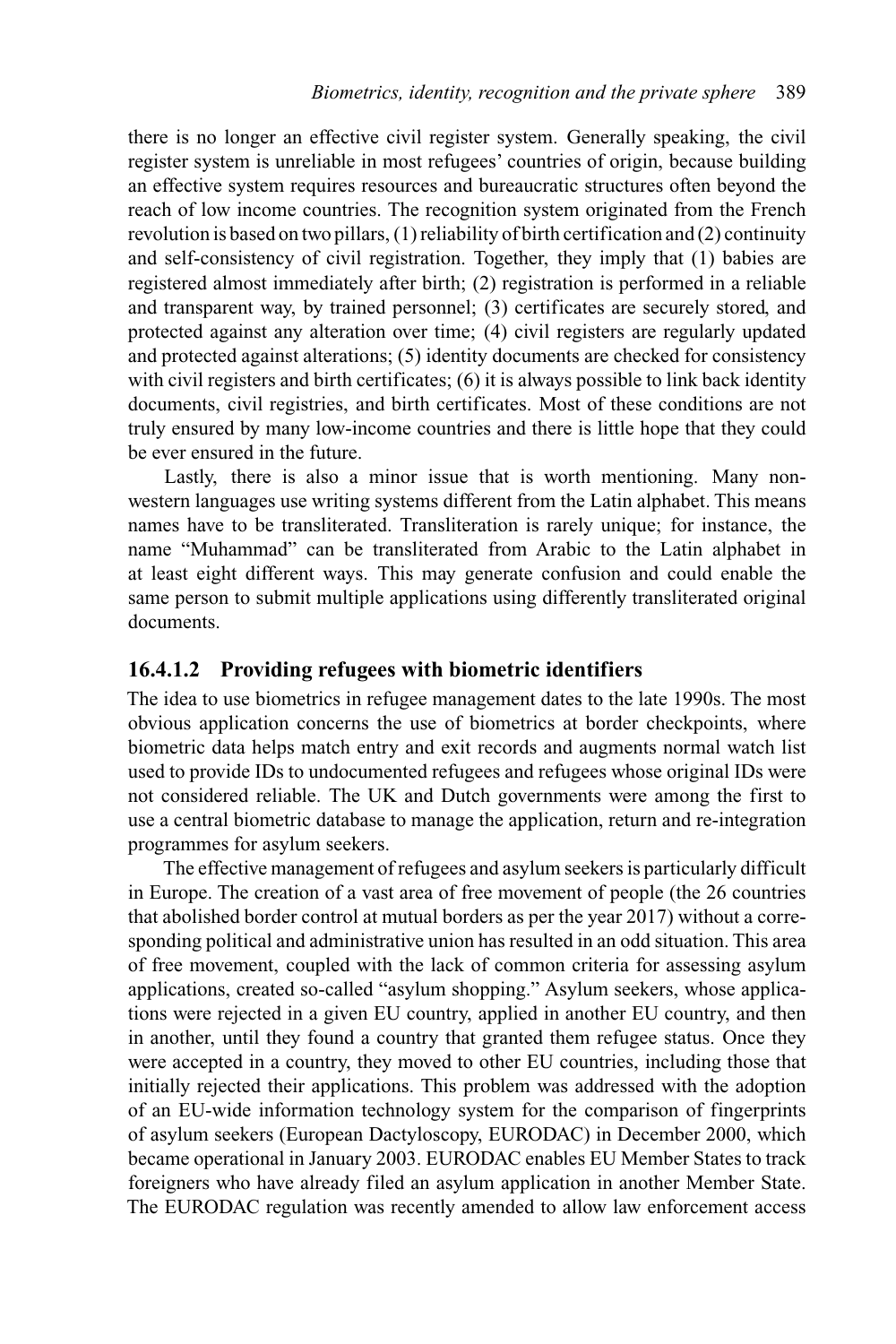to the fingerprints database (according to the previous regulation, the system could be only searched for asylum purposes). EURODAC was not, however, a panacea. Collecting the fingerprints of all fingers of every applicant – as requested by the system – is hardly possible on the spot (think of boat people). Moreover, people could refuse to give their fingerprints and, according to 1951 Convention, they cannot be denied entry for just that reason. The practical difficulty in collecting biometric data on the spot and transmitting it to the Central Unit of EURODAC (which should be done within 72 h) inevitably delays the verification of an asylum seeker's data. This time gap could be – and has been – exploited to escape controls [26]. During this socalled European migrant crisis [27] EU leaders proposed to create a web of biometric hotspots for the swift identification, registration and fingerprinting of migrants, suggesting national border authorities use proportionate coercion in case of refusal to give fingerprints.

In the meantime, also international organizations have considered using biometrics to document refugees' personal identity. In 2014, the World Bank Group presented the Identification for Development Initiative, aiming "*to help countries reach the recently adopted Sustainable Development Goal target of 'providing legal identity for all, including birth registration, by 2030'*." [28] The UNHCR launched a plan to provide displaced persons with biometric ID cards. After initial experiments in Senegal and Malaysia, in 2015 the UNHCR announced they had developed the Biometric Identity Management System (BIMS). This system for scanning and registering fingerprints and facial and iris images is already available in Apple and Android app stores [29]. These three biometrics are stored with biographic data on cards and in a central database in Geneva.

The UNHCR's BIMS could become the blueprint for a global ID system. A global ID scheme should not necessarily replace national ID systems, which could still work locally, but it could become a supranational scheme that facilitates cross border mobility, while raising security standards. Moreover, a similar scheme applied to countries whose birth registration system is not reliable could provide a solution to this problem. The Indian Aadhaar Biometric Identification Program [30], although with different goals and managed at State level, is extremely interesting and deserves to be carefully studied.

#### *16.4.2 Digital economy*

Together with global mobility, digital economy is the second powerful driver, leading to new recognition schemes. Libraries have been written in the last decades on digital economy, and it would not be worth repeating concepts better explored by other authors [31]. There is, however, an issue worth mentioning.

It concerns the very heart of the digital revolution, say, data. Immateriality of production is one of the main features of the information society. Knowledge, information, communication, relationships, emotional responses are the intangible, immaterial, financial assets of the information society. Personal information is no longer private but has become detachable and marketable through the use of Information Communication Technology (ICT). These processes correspond to the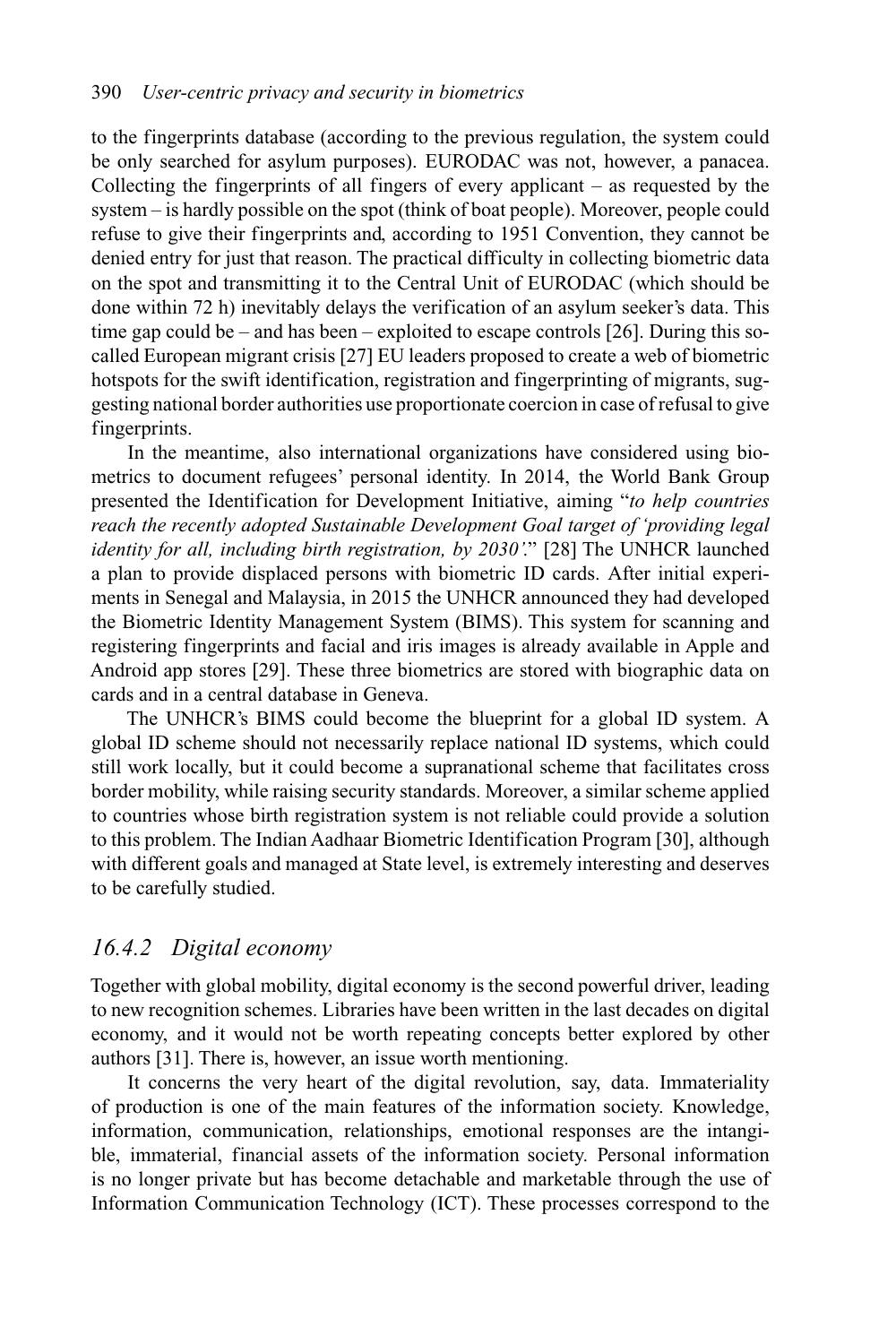birth of a new commodity, data. What is data? Data is measured information. New ICT has allowed developing technological devices and metrics to turn qualitative information into quantitative information, say, data. The digital nature of data makes it easily storable, transferable, and marketable. During the agricultural revolution, and the industrial revolution, the economic transition was led by the "commodification" of a natural item, turned into a marketable product. Animals and plants existed well before the Neolithic revolution, but only when humans developed the technology to domesticate animals and cultivate plants, they became commodities. The commodification of animals and plants took millennia to spread from the Fertile Crescent to the rest of the world, generating myriads of dramatic transformation, affecting almost each aspect of human civilization. Something similar happened with the industrial revolution. Human labour had always existed, and humans had always sold their job. Yet, before the industrial revolution, no one used to sell his working time, which is the new commodity "invented" by the industrial revolution. The fundamental difference between a medieval and an industrial worker, is that medieval workers sold their skills, their products, their labour, while the industrial worker sells his working time. The enabling technology that supported the industrial revolution was the mechanical clock, which turned time into a measurable item, and into a commodity. This contributed to generate new concepts of human work, life, and identity, providing the foundation to that cultural transition, which got to completion with the French revolution. It took centuries to realize the transition from the agricultural to the industrial civilization. Today, we are witnessing transformations that are rapidly affecting people all over the world, spreading in few days from Paris to Tokyo, from Los Angeles to Delhi. The whole world economy is changing its structure, undergoing to increasing financialization and virtualization. National currencies are becoming more and more abstract, they are mathematical formula devoid of materiality, backed by a web of electronic transactions. They are no longer the expression of the richness of a Nation. The new virtual economy still lacks its gold standard. Identities could become such standard because they are the most valuable commodity of the digital world. This implies the need new definitions of identity, identity data, personal data, private sphere, privacy rights and data protection.

## **16.5 Privacy, person and human dignity**

Privacy is the third epochal driver demading an identity revolution. The debate surrounding biometrics has often focused on personal data protection, I am not convinced that this is the real challenge. To be sure, it is extremely important to protect biometrics data, which are personal and – according to the General Data Protection Regulation of the EU – *by default* sensitive. Yet, the crucial point is the redefinition of the cultural notion of privacy. Privacy is often conceptualised in normative (legal and ethical) and political terms. In this chapter, I will focus on psychological aspects of privacy. My goal is to ground the concept of privacy on the notion of human (bodily, psychologically, socially) integrity instead of on personal data.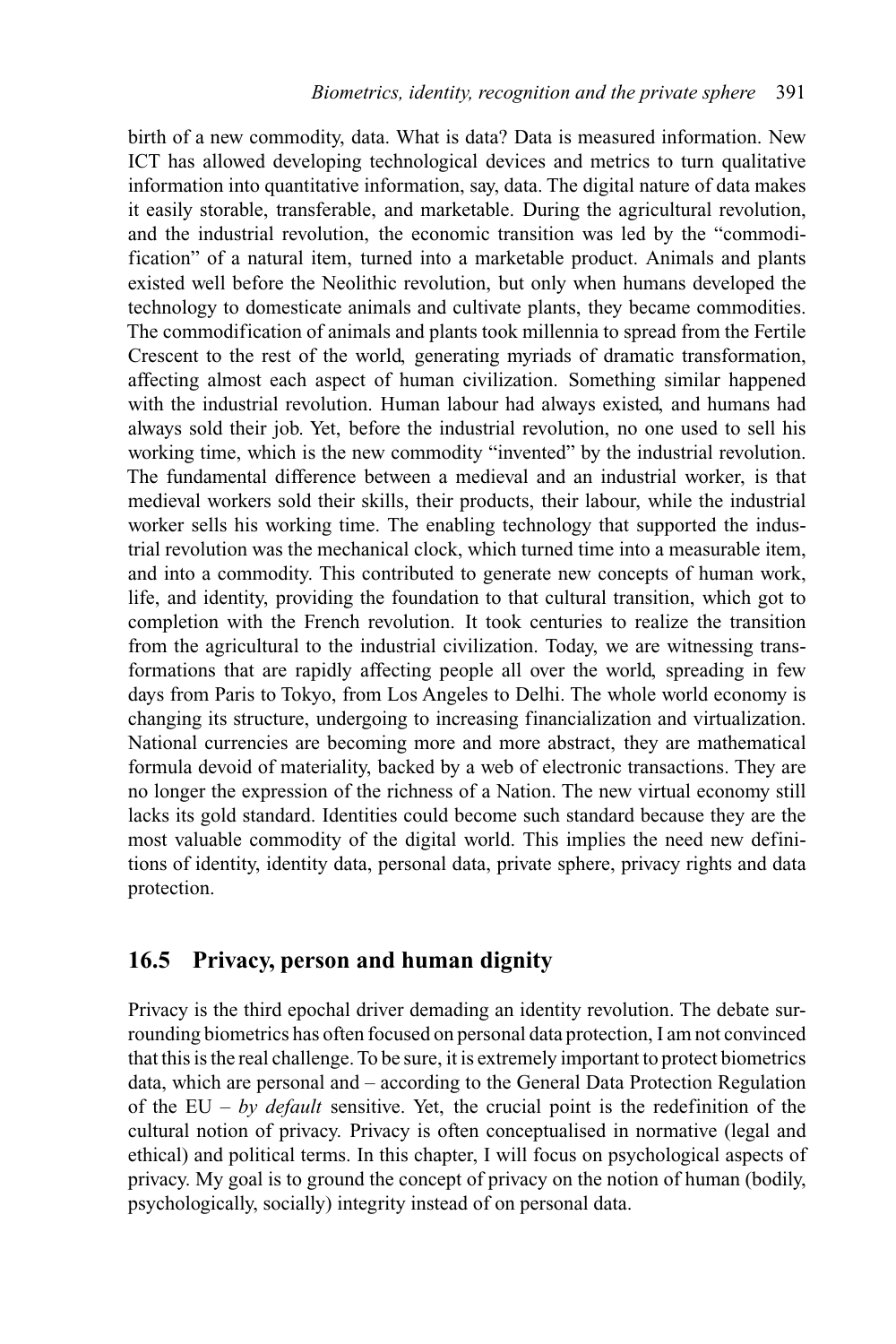#### 392 *User-centric privacy and security in biometrics*

The earliest form of polarity between public and private spheres can be probably traced to early infancy. In early developmental stages infants hardly distinguish between themselves and the environment [32]. States of wholeness, timelessness and oneness alternate with states in which the awareness of space, time and separateness, slowly emerge. Through mother's body, the infant starts exploring the world and perceiving a distinction between the inward and the outward. The inward is what is evident only to the subject, and can become evident to others only if it is communicated. This is likely to be the earliest experience of what will become later the notion of privacy, which therefore implies that (1) some experiences can be kept separated, even hidden; and (2) the inner, private, world is bridged with the outer, public, world. Inward and outward are in a mutual, ongoing, dynamic communication, and the main difference between private and public spheres does not dwell in any specific content but in the different rules that govern the two realms. A total discontinuity between private and public experiences would coincide with autism, which is indeed a true "pathology of the private sphere" [33].

Growing up, the polarity between private and public is often described in spatial terns. Space (physical and virtual) is variously segmented, also according to the degree of control or influence exercised over it by each individual. Ethologic studies show that most animals tend to have outside boundaries of their movement during the course of their everyday activities. Also human beings tend to segment the territory around them [34]. In the inner circle there is an area that is perceived to be private, which is commonly called "personal space." Most people feel discomfort when their personal space is violated, and personal spaces can be trespassed only in particular circumstances and only by selected others. This mechanism is rooted in neurophysiology, as it has been demonstrated by individuals who lack reactions to personal space violations and also show lesions of a small cerebral region involved in emotional learning and memory modulation, the amygdale [35].

A third, important step, in the internal construction of the private sphere, is the naissance of feelings of intimacy, shame and modesty. These feelings are deeply influenced by the cultural context, yet they are universal. They could regard completely different, even opposite, behaviours, body parts, and social situations, but in their elementary structure they are always similar. Everywhere offending intimacy, shame and modesty causes intense emotional reactions. There is a very strict connection between these sentiments, the perception of a private sphere, and the idea of dignity. All experiences in which intimacy, shame or modesty are offended and not respected, imply some components of degradation, Primo Levi, in *The Drowned and the Saved*, argues that degradation destroys the sense of worth and self-esteem generating humiliation. "*To be humiliated means to have your personal boundaries violated and your personal space invaded*." My argument runs as follows, 1) psychologically speaking, the main difference between private and public spheres is in their internal rules; insisting too much on data contents could be misleading; 2) the tension between private and public spheres is essential to personal recognition and self-recognition of individuals; 3) any breach in personal integrity (physical, psychological, social) is a privacy breach; 4) psychologically speaking, privacy breaches always entail humilation; humilation and privacy breaches are the two sides of the same coin; 5) data protection – including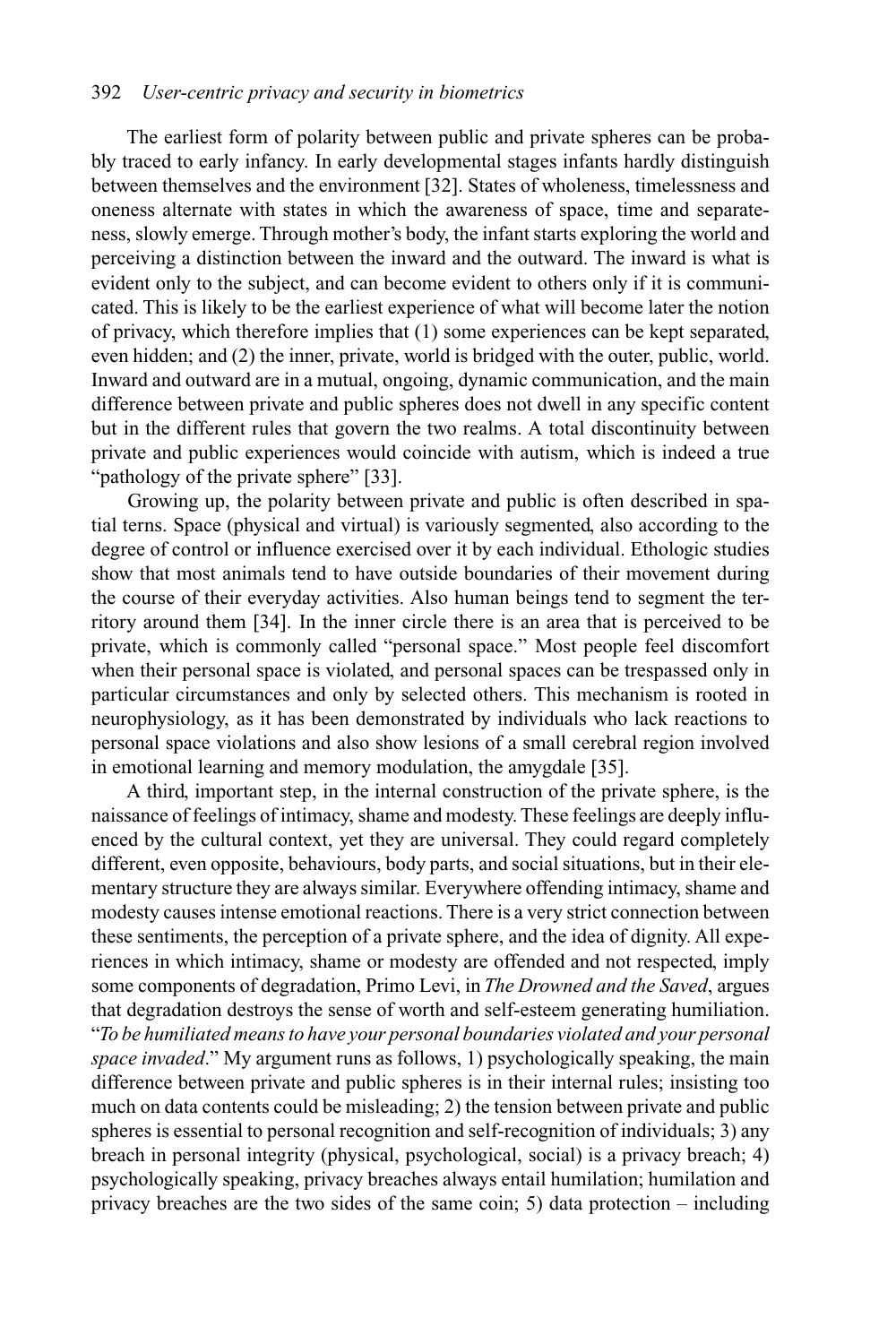personal and biometric data protection – affects property rights, while respect for privacy concerns the fundamental right to dignity.

The *EU Charter of Fundamental Rights* [36] has captured quite well this idea. Privacy is primarily addressed in Articles 7 and 8, which explicitly concern privacy, family life, and data protection. Yet, from a careful reading of the Charter, it emerges that the protection of privacy is addressed also in the first, most important, chapter devoted to Human Dignity. The Article 3 on the *Right to the integrity of the person*, reads:

- 1. Everyone has the right to respect for his or her physical and mental integrity
- 2. In the fields of medicine and biology, the following must be respected in particular: the free and informed consent of the person concerned, according to the procedures laid down by law […]

The context in which Article 3 is collocated points out that "*the dignity principle should be regarded as a tool to identify the cases in which the body should be absolutely inviolable*" [35] and that consequently "*the principle of inviolability of the body and physical and psychological integrity set out in Article 3 of the Charter of Fundamental Rights rules out any activity that may jeopardise integrity in whole or in part – even with the data subject's consent.*" [37] Body integrity is violated any time that an undue and unsolicited intrusion "penetrates" the individual's private sphere, independently from whether such an intrusion is tactile, visual, acoustic, psychological, informational, etc. or whether it produces physical injuries or dissemination of personal information.

## *16.5.1 Is biometric inherently demeaning?*

Since the early 2000s, scholars, philosophers, ethical committees have warned against the risk that biometrics could irreparably offend human dignity. For instance, in 2007, the French National Ethics Committee published an opinion on biometrics, which reads inter alia, "*Do the various biometric data that we have just considered constitute authentic human identification? Or do they contribute on the contrary to instrumentalizing the body and in a way dehumanizing it by reducing a person to an assortment of biometric measurements?*" [38].

This question was first formulated by the prominent philosopher Giorgio Agamben, who argued that gathering biometric data from refugees and other vulnerable groups is a form of tattooing, akin to the tattooing of Jewish prisoners in Auschwitz [39]. Agamben argued that what makes human life (*bios* in ancient Greek) different from animal life (*zoe*, in ancient Greek) is its historical, biographical dimension. There are times, he argued, when rulers create indistinct zones between *bios* and *zoe*. In these areas, humans are stripped of everything except the fact that they have a bare life. "*No human condition is more miserable than this, nor could it conceivably be so. Nothing belongs to us anymore; they have taken away our clothes, our shoes, even our hair; if we speak, they will not listen to us, and if they listen, they will not understand. They will even take away our name*." [39]. In Auschwitz, prisoners' names were substituted by numbers as brands on livestock. To Agamben, this is the deeper sense behind the adoption of biometric recognition schemes at global scale.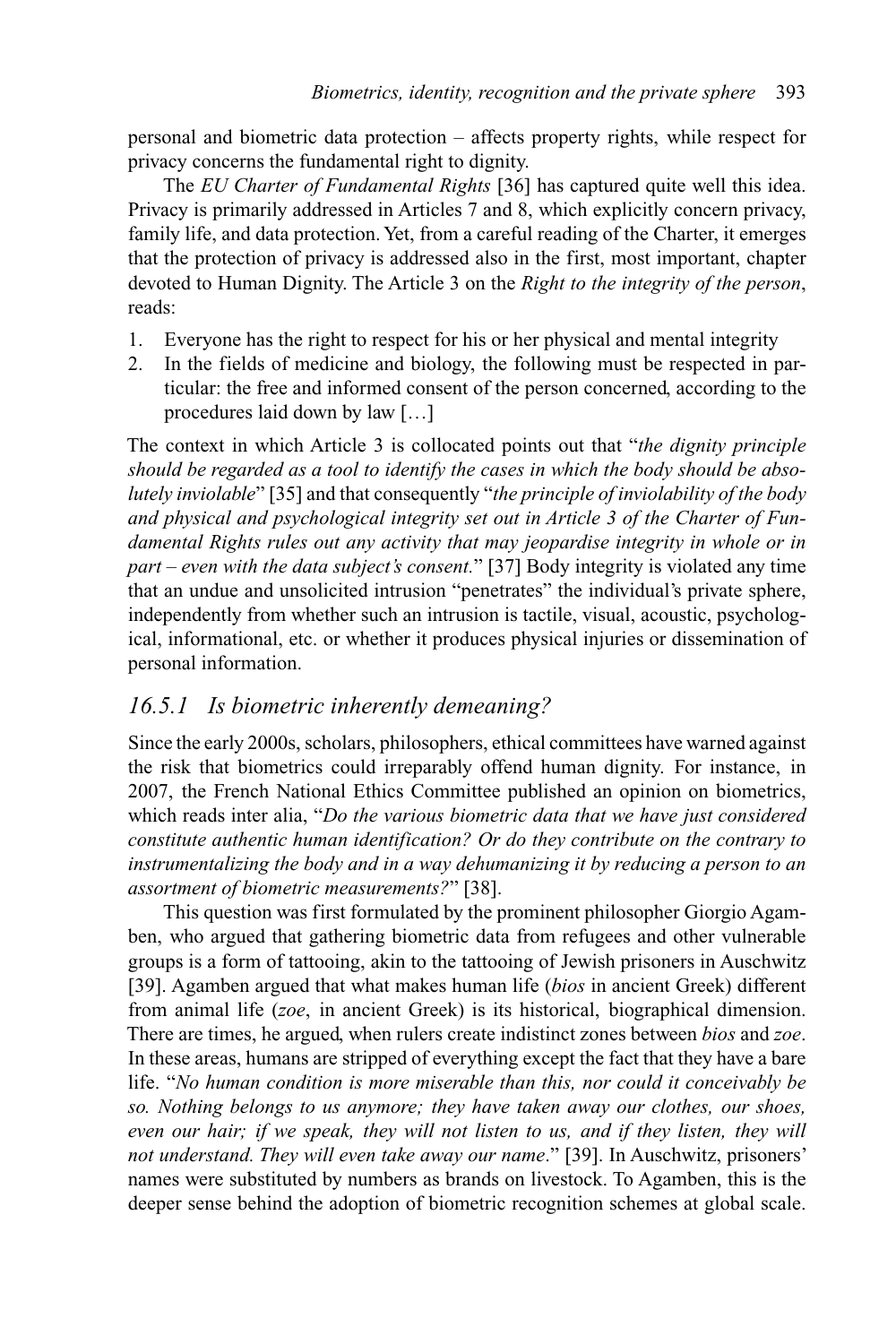Refugees, Agamben suggested, are only at the first step in a process that is going to affect everybody. The global citizen would be progressively treated as, and consequently turned into, a branded beast – maybe satisfied and well-fed – but destined to slaughter.

Agamben's argument is weak. The distinction between biographical and bare life is a fallacy, bare life does not exist in humans (and this author suspects that it does not exist even in animals). Human bodies are words made flesh, they are embodied biographies, as I tried to suggest along all this chapter. Second, it is true that biometrics digitalize (quantify) human attributes, once considered only from a qualitative point of view. Yet, if this meant "de-humanizing" a person, stripping him from his biographical dimension, most current medical diagnostic would do the same. Finally, the comparison with Nazi tattoos and extermination camps is abusive. As Mesnard and Kahan demonstrated [40], Agamben speciously selected some elements of life in camps, neglecting others, to demonstrate his thesis. It is true that prisoners were only identified by numbers, and this was an extreme humiliation imposed to them, but it is enough to read Primo Levi to understand that the perverted mechanism of the extermination camp was much deeper and subtler. Agamben overlooked the specific horror of the extermination camp, which could not  $-$  and should never  $-$  be compared to trivial situations, such as getting the US VISA, the event which stimulated his reflections. In a sense Agamben was, however, right, biometric identification can be used to humiliate people. Systems can be intrusive, physically or psychologically or socially, with the result to violate people feelings of intimacy in the widest sense. Yet, this is often due to operational procedures, rather than to technology per se. Very rarely devices are designed in such a way to be intrusive by default. More often, they are operated by operators who use, or set, them in intrusive and humiliating ways (e.g., by regulating the system in a way which obliges the subject to take an uncomfortable, or ridicolous, or degrading, physical position). Unfortunately, most privacy impact assessments ignore operational procedures, only focusing on technology.

Another reason for concern surrounding biometrics, regards the creation of centralized databases. It is true that centralized databases may increase security risks. If they are compromised, the entire identification system is threatened. Moreover, large centralized biometric databases are an easy target for hackers and other malicious entities, also because designers – in order to prevent system failure – often build in high redundancy in parallel systems and mirrors, thereby adding further vulnerabilities. Centralized databases also raise the risk of function creep, which is the term used to describe the expansion of a process or system, where data collected for one specific purpose is subsequently used for another unintended or unauthorized purpose. When function creep results from a deliberate criminal intention, it represents a serious ethical, sometimes also legal, offence. Even in democratic societies, there is always the risk that a public authority uses a central biometric database for its hidden agenda, such a monitoring specific religious or ethnic groups. This risk would be magnified in case of a global ID scheme, a nightmarish scenario for most privacy advocates. The words devoted to this issue by a UNESCO Report [41] well summarize this point,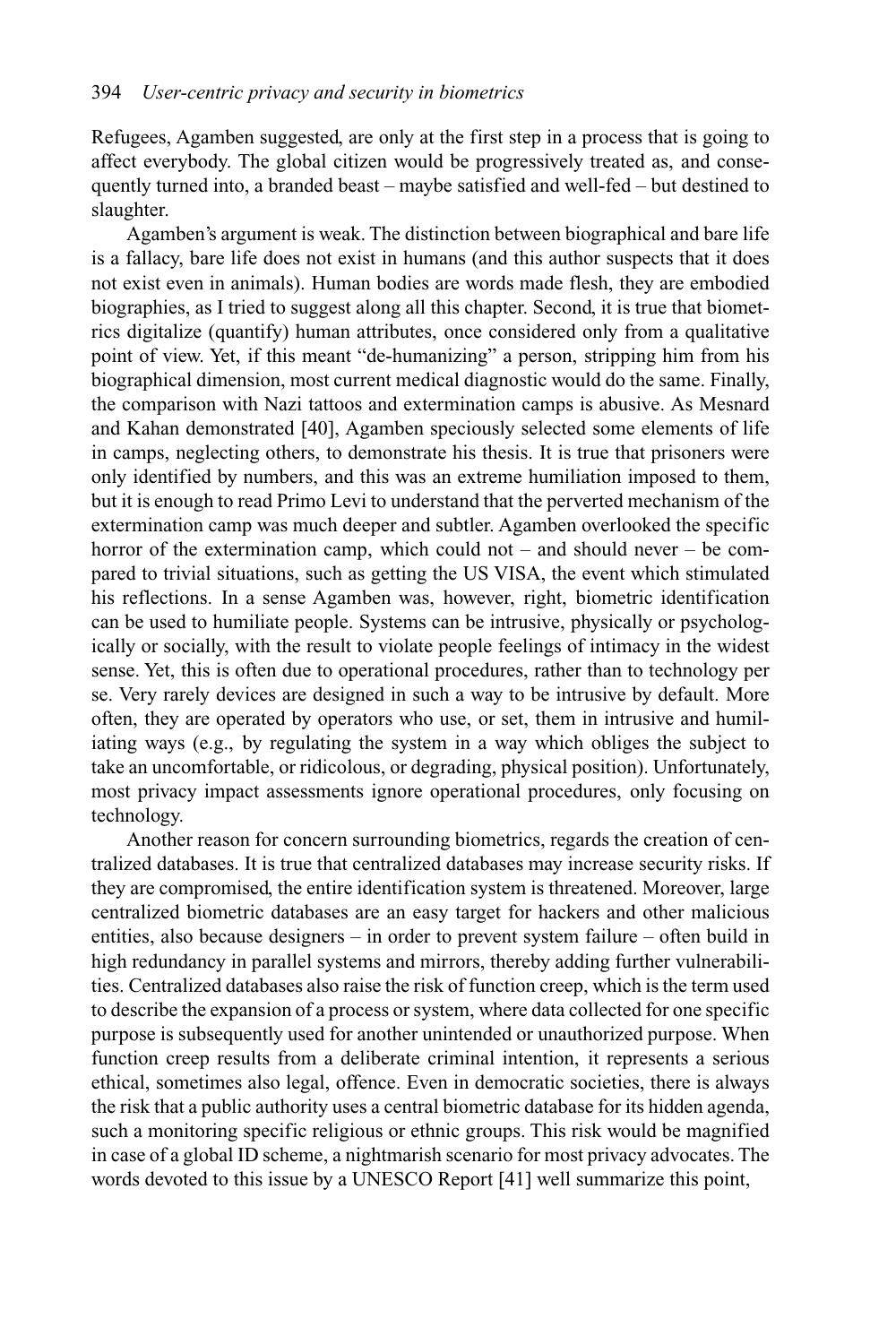If the international system did embrace extensive use of biometrics or another globally unique identifier, the move could signal the effective end of anonymity. It would become feasible to compile a complete profile of a person's activities (…) This death to anonymity would meanwhile be coupled with asymmetry in information: the individual's every move could be monitored, yet he may not have any knowledge of this surveillance. Beyond privacy, such a state of affairs does not bode well for the exercise of other fundamental freedoms such as the right to associate or to seek, receive, and impart information – especially as the intimidation of surveillance can serve as a very restrictive force.

Technical concerns regarding the creation of centralized biometric databases could be partly overcome using blockchain technology. The blockchain technology is chiefly known as the technology that underpins Bitcoin and other cryptocurrencies. A blockchain is a distributed database that keeps an ongoing list of transaction records protected against manipulation and revision. It consists of data blocks, which each contain batches of transactions, a timestamp, and information linking it to a previous block. Blocks can be used to prove ownership of a document at a certain time, by including a one-way hash of that document in the transaction. Any electronic transaction can be certified through a blockchain. Individuals could record any document that proves their identity on the blockchain. The structure of the blockchain guarantees that the chain between the original document and the transaction based on that document remains unbroken. Information in the blockchain does not need to be guaranteed by a third party (i.e., local community, state bureaucracy, international organizations) nor does it need to be stored in a centralized database. There are currently several applications in development, which couple biometrics and blockchain technology [42]. Most of them use the blockchain to secure biometric information and prove its integrity. Once secured, encrypted and unusable for any other purpose, biometric data is definitely more manageable. In 2015, BITNATION, a decentralized, open-source movement, launched the "*BITNATION Refugee Emergency Response*," an application still in its embryonic stages that would provide refugees and asylum seekers with a "Blockchain Emergency ID" and "Bitcoin Debit Card" [43]. An individual's biometrics would be included in the blockchain and then used to issue both an ID and a debit card. The goal is to provide refugees with a political and financial solution without relying on hosting country resources or on international organizations. "*(We) out-compete governments by providing the same services cheaper and better through the blockchain*" according to Susanne Templehof, founder of BITNATION [44].

The blockchain network is trustless and decentralized. National or international institutions, global corporations and any other central authority, would not be any longer necessary to manage biometric large scale applications and the very idea of "large scale application" would be overturned. Biometric information would be secured within the blockchain, making theft and forgery of biometric details highly unlikely. Finally, the blockchain could provide higher data granularity, which is a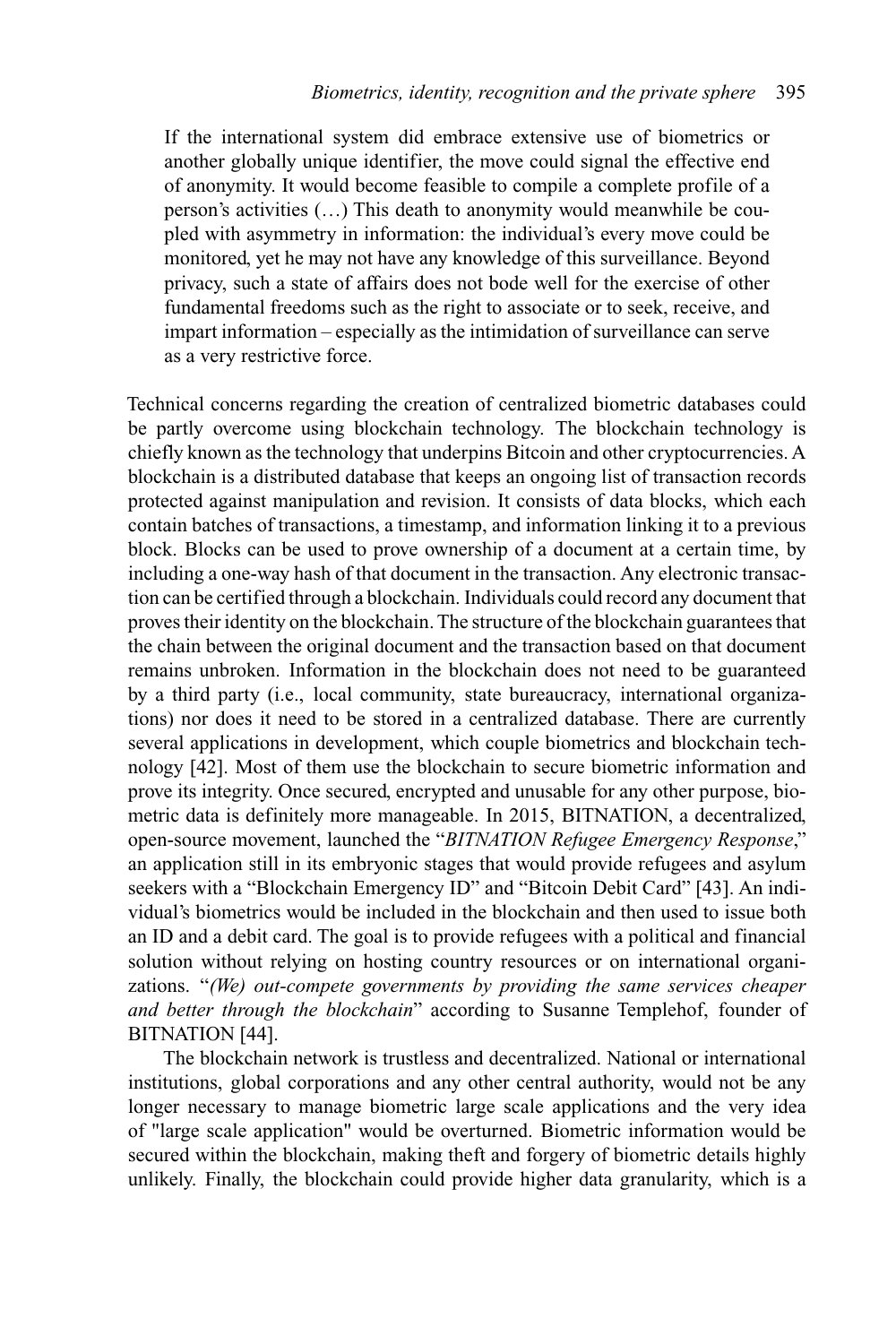precious feature in databases that store multiple biometrics and non-biometric information. Higher data granularity means that one could operate on smaller, and more focused, pieces of information, thereby limiting the risk of function creep and data leakage. One could imagine a system based on many decentralized, interoperable, applications. An ongoing rhizome, made up of several distributed, biometric databases, owned by local collaborative organizations and agencies. This dispersed, non-hierarchical, system could increasingly support identity transactions on a global basis, at the beginning only in specific sectors (e.g., refugees, migrants, international travellers), siding traditional systems, and then, gradually, enlarging its scope, substituting old systems.

#### **16.6 Conclusions**

When one speaks of global biometric identifiers, people immediately think of a nightmarish scenario, a unique world database, including billions of individuals, run by a global superpower. There is a conspiracy theory, which claims that the United Nations have a plan to mark through biometrics the whole world population with the devilish number 666, the "mark of the beast". Even the emergence of such a conspiracy theory demonstrates that a novel, global, recognition scheme is urgent. In a world with 7.3 billion people, one exists only if someone else recognizes you; "*Esse est agnitum*," "being is being recognized," paraphrasing a famous nineteenth century philosopher, George Berkeley. People obsessed by conspiracy theory are people who cannot put up with the idea of being totally ignored, of being only anonymous individuals in a huge, anonymous, global crowd. They need to fantasize that the Big Brother is putting them under surveillance, ignoring that in Orwell's novel only 1% population, the members of the party, were constantly monitored. The majority of the population was "simply" manipulated by pervasive propaganda and fake news.

This global crowd is now on the move, across nations and continents and the whole architecture of the human fabric is in turmoil. Still more people are interconnected through electronic highways, where they do business, meet other people, find new jobs, learn foreigner languages, search for books, friends, and restaurants, and review them publicly. People use their mobiles for paying, PayPal is more used than American Express, money travels at the light speed across the world, whole countries are abolishing cash money. This new, global, nomadic, population needs to establish trustful relationships, to travel, to make business, to purchase online, to resettle themselves after a disaster, or fleeing from a war zone. They all want to minimize risks, to maximize opportunities. Their perception of what is their private sphere, of what is public and what is private, is rapidly changing, also because private information has become a marketable commodity. They demand to be respected and never humiliated. Advanced personal reocgnition schemes are fundamental to achieve these goals. There are thus three main challenges, 1) global nomadism; 2) digitalization and economic virtualization; 3) human dignity and integrity. Biometric could provide the technical framework to address all of them. A huge question mark still remains, who will ever provide the political framework?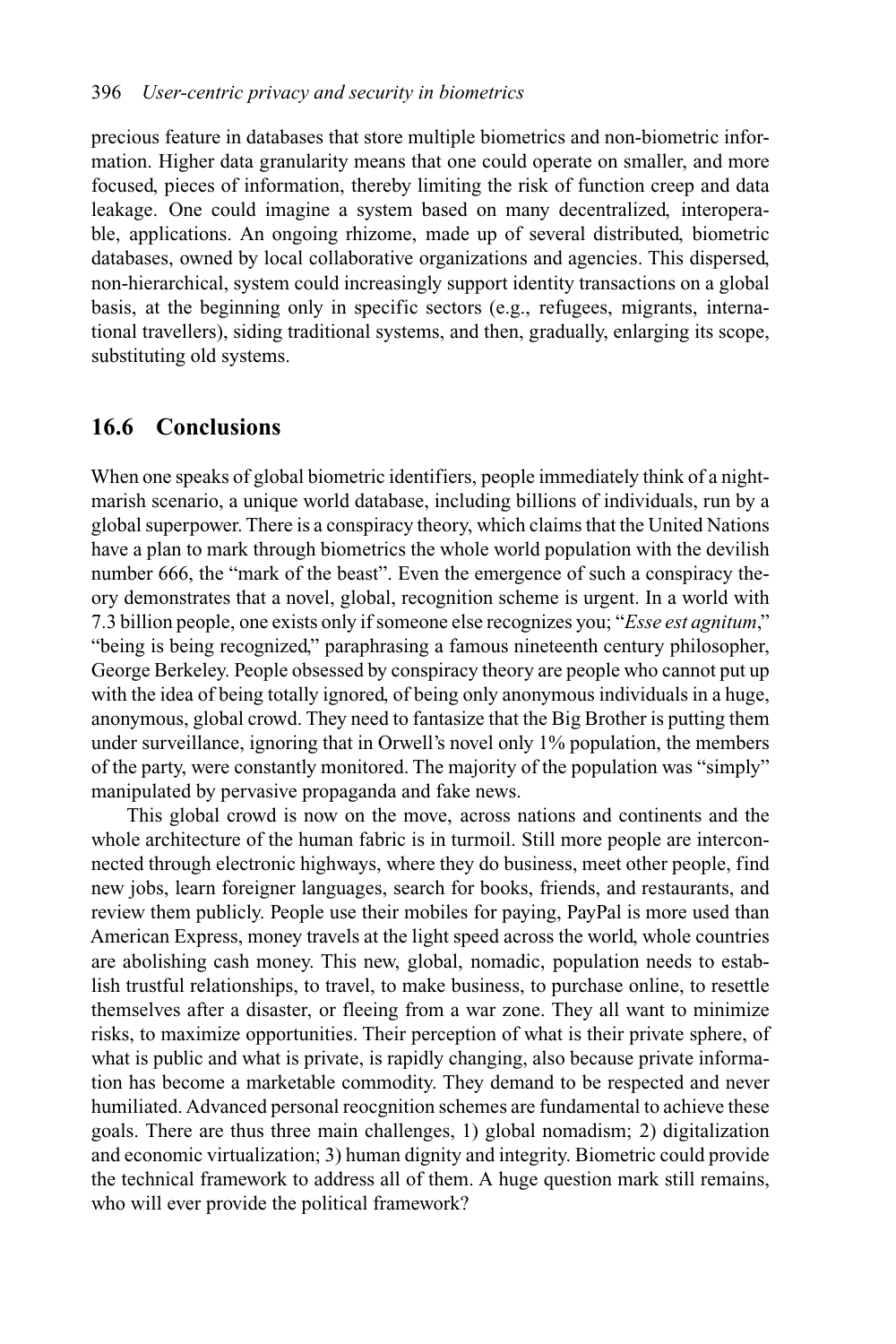#### **References**

- [1] Auerbach E. Mimesis: The Representation of Reality in Western Literature. Princeton, NJ: Princeton UP; 1963.
- [2] Levinas E. Humanisme de l'autre homme. Paris: Fata Morgana; 1972.
- [3] Harold N, Curtis B. Identity. In Zalta EN, editor. The Stanford Encyclopedia of Philosophy. Spring Edition; Stanford; 2017.
- [4] Merriam Webster. Dictionary Merriam Webster. 2015. [Online]. [cited 2017 June 5]. Available from: https://www.merriam-webster.com/dictionary/ identity.
- [5] Wayman J, Mciver R, Waggett P, Clarke S, Mizoguchi M, Busch C. Vocabulary harmonisation for biometrics: the development of ISO/IEC 2382 Part 37. IET Biometrics. 2014; 3(1): p. 1–8.
- [6] European Group on Ethics in Science and New Technologies to the European Commission. Opinion N.28 – Ethics of Security and Surveillance Technologies. Brussels; 2014.
- [7] Bellwood P. First Farmers: The Origins of Agricultural Societies. London: Blackwell; 2004.
- [8] Gilbert S. Tattoo History. A Source Book. New York: Juno Books; 2001.
- [9] Andrieu B. Les cultes du corps. Paris: L'Harmattan; 1994.
- [10] Chesson M. Social memory, identity, and death: anthropological perspectives on mortuary rituals. Archeological Papers of the American Anthropological Association. 2001; 10(1): p. 1–10.
- [11] Agamben G. Homo Sacer. Il potere sovrano e la vita nuda. Torino: Einaudi; 1995.
- [12] Mordini E. Life in a Jar. In Mordini E, Green M, editors. Identity, Security, and Democracy. Brussels: IOS Press; 2008. p. vii–xv.
- [13] Scheidel W, editor. State Power in Ancient China and Rome. Oxford Studies in Early Empires. New York: Oxford University Press; 2015.
- [14] Caplan J,Torpey J, editors. Documenting Individual Identity: The Development of State Practices in the Modern World. Princeton: Princeton UP; 2001.
- [15] Berdah JF. Citizenship and National Identity in France from the French Revolution to the Present. In Ellis S, Eßer R, editors. Frontiers, Regions and Identities in Europe; Edizioni Plus. Pisa University Press. Pisa: 2009. p. 141–153.
- [16] Lapied M. Le rôle des comités de surveillance dans la circulation de l'information, à partir de l'étude des comités du Sud-Est. Annales historiques de la Révolution française. 2002; 330: p. 29–29.
- [17] Conseil Constitutionnel. Declaration of Human and Civic Rights of 26 August 1789. [Online]. 2002 [cited 2017 May 13]. Available from: http://www.conseilconstitutionnel.fr/conseil-constitutionnel/root/bank\_mm/anglais/cst2.pdf.
- [18] Semmelroggen J. The difference between asylum seekers, refugees and economic migrants. The Independent. 2015 August 18.
- [19] United Nations. International Migration Report 2015. Department of Economic and Social Affairs, Population Division; 2016. Report No.: ST/ESA/ SER.A/375.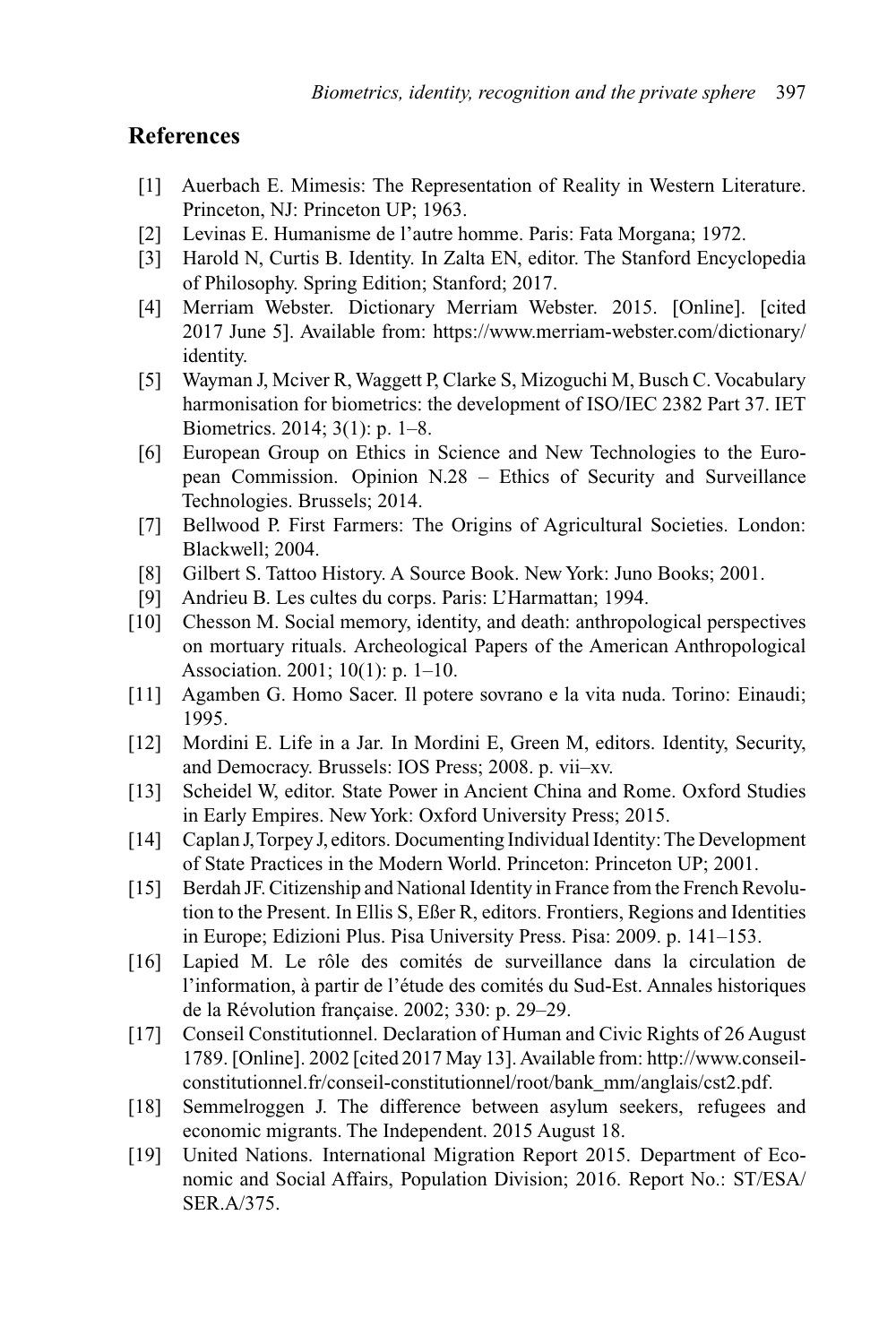- [20] Humburg J. Refugee. In Bolaffi G, editor. Dictionary of Race, Ethnicity and Culture. London: Sage; 2003.
- [21] UNHCR. Global Trends. Forced Displacement in 2015. Geneva: United Nations High Commissioner for Refugees; 2016.
- [22] UNHCR. The 1951 Refugee Convention. [Online]. 2017 [cited 2017 April 4]. Available from: http://www.unhcr.org/1951-refugee-convention.html.
- [23] IPK International. World Travel Monito. [Online]. 2017 [cited 2017 June 5]. Available from: http://www.ipkinternational.com/en/world-travel-monitor.
- [24] CNN. International Tourists Hit Record 1.2 billion in 2015, says UNWTO. [Online]. 2016 [cited 2017 June 3]. Available from: http://edition.cnn.com/ travel/article/international-tourists-2015/index. html.
- [25] UNICEF. Every Child's Birth Right: Inequities and Trends in Birth Registration. [Online]. 2013 [cited 2017 February 21]. Available from: http://www.unicef.org/mena/MENA-Birth Registration report low res-01.pdf.
- [26] Frontex. Risk Analysis for 2017 Europa EU. [Online]. 2017 [cited] 2017 May 5]. Available from: http://frontex.europa.eu/assets/Publications/ Risk\_Analysis/Annual\_Risk\_Analysis\_2017.pdf.
- [27] Teitelbaum M. Europe's migration dilemmas. Foreign Affairs. 2017 May 11.
- [28] World Bank. Identification for Development. [Online]. 2015 [cited 2017 May 9]. Available from: http://www.worldbank.org/.
- [29] UNHCR. Biometric Identity Management System. Enhancing Registration and Data Management. [Online]. 2015 [cited 2017 June 5]. Available from: http://www.unhcr.org/550c304c9.pdf.
- [30] Parussini G. India's Massive Aadhaar Biometric Identification Progra. [Online]. 2017 [cited 2017 June 20]. Available from: https://blogs.wsj.com/ briefly/2017/01/13/indias-massive-aadhaar-biometric-identification-programthe-numbers/.
- [31] Goldfarth A, Greenstein S, Tucker C, editors. Economic Analysis of the Digita Economy. Chicago: Chicago UP; 2015.
- [32] Winnicott D. Human Nature. London: Free Association Books; 1988.
- [33] Blanco IM. The Unconscious as Infinite Sets. London: Duckworth; 1975.
- [34] Hall E. The Hidden Dimension. London: Anchor Books; 1966.
- [35] Kennedy PD, Gläscher J, Tyszka J, Adolphs R. Personal space regulation by the human amygdala. Nature Neuroscience. 2009; 12: p. 1226–1227.
- [36] European Parliament The Council and The Commission. European Charter of Fundamental Rights, 2000/C 364/01. Brussels; 2000.
- [37] European Group on Ethics in Science and New Technologies to the European Commission. Op. N◦ 20, Ethical Aspects of ICT Implants in The Human Body. Adopted on 16/03/2005; Brussels: 2005.
- [38] CNB. Biometrics, identifying data and human rights, available at http://www. ccne-ethique.fr/docs/en/avis098.pdf: OPINION N◦ 98; Paris: 2007.
- [39] Agamben G. No to bio-political tattooing. Communication and Critical/ Cultural Studies. 2008; 5(2): p. 201–202.